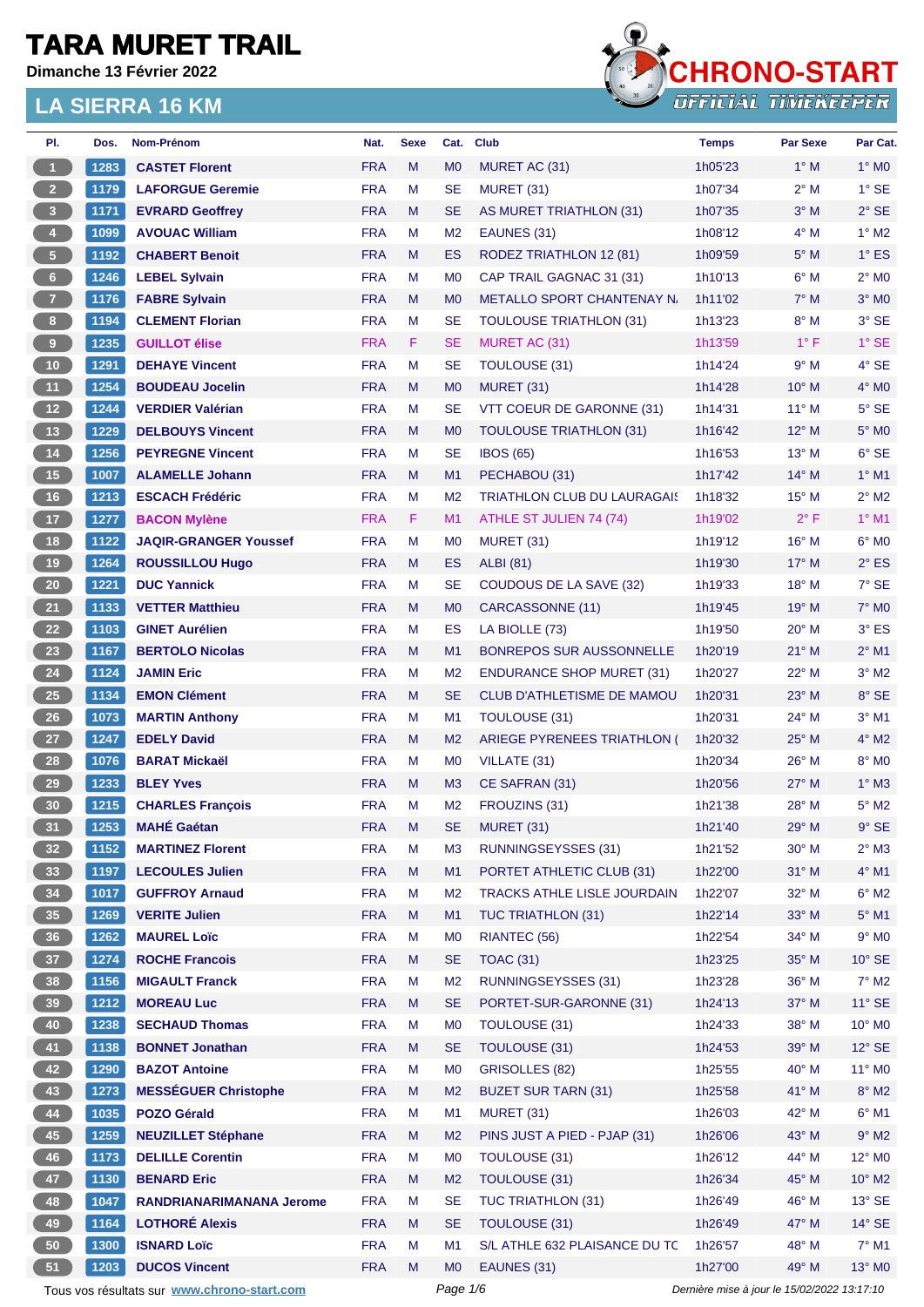**Dimanche 13 Février 2022**



| PI.             | Dos. | Nom-Prénom                                  | Nat.       | <b>Sexe</b> | Cat.           | <b>Club</b>                        | <b>Temps</b>                                | <b>Par Sexe</b> | Par Cat.                 |
|-----------------|------|---------------------------------------------|------------|-------------|----------------|------------------------------------|---------------------------------------------|-----------------|--------------------------|
| 52              | 1184 | <b>DEVOILLES Fabrice</b>                    | <b>FRA</b> | M           | M <sub>2</sub> | ATHLETIC CLUB AUTERIVAIN (31)      | 1h27'12                                     | $50^\circ$ M    | $11^{\circ}$ M2          |
| 53              | 1252 | <b>LAURENT Olivier</b>                      | <b>FRA</b> | M           | M <sub>2</sub> | <b>MONTAIGUT SUR SAVE (31)</b>     | 1h27'15                                     | 51° M           | $12^{\circ}$ M2          |
| ${\bf 54}$      | 1095 | <b>DUPRE Arnaud</b>                         | <b>FRA</b> | M           | M1             | CA BALMA (31)                      | 1h27'16                                     | 52° M           | $8^\circ$ M1             |
| 55              | 1091 | <b>LEBAS Gaylord</b>                        | <b>FRA</b> | M           | SE             | CAF TOULOUSE (31)                  | 1h27'23                                     | $53^\circ$ M    | $15^\circ$ SE            |
| 56              | 1232 | <b>SAOUT Morgan</b>                         | <b>FRA</b> | M           | M <sub>0</sub> | <b>PARIS (75)</b>                  | 1h28'11                                     | 54° M           | 14° M0                   |
| 57              | 1223 | <b>HOLLANDE Sandrine</b>                    | <b>FRA</b> | F           | M <sub>2</sub> | <b>TOULOUSE (31)</b>               | 1h28'15                                     | $3^{\circ}$ F   | $1^\circ$ M2             |
| 58              | 1298 | <b>DE GRACIA Nadège</b>                     | <b>FRA</b> | F           | M1             | <b>LES FORTICHES DU LAURAGAIS</b>  | 1h28'44                                     | $4^{\circ}$ F   | $2^{\circ}$ M1           |
| 59              | 1059 | <b>CLARENS Gregory</b>                      | <b>FRA</b> | M           | M <sub>0</sub> | MURET AC (31)                      | 1h28'49                                     | $55^{\circ}$ M  | 15° MO                   |
| 60              | 1170 | <b>MARTIN Philippe</b>                      | <b>FRA</b> | M           | M <sub>2</sub> | TEAM ST ELIX LOCATION (31)         | 1h28'53                                     | 56° M           | $13^\circ$ M2            |
| 61              | 1271 | <b>COPPEL Yannick</b>                       | <b>FRA</b> | M           | M <sub>3</sub> | LES FORTICHES DU LAURAGAIS         | 1h28'57                                     | 57° M           | $3°$ M $3$               |
| 62              | 1270 | <b>COPPEL Nathan</b>                        | <b>FRA</b> | M           | <b>JU</b>      | AYGUESVIVES (31)                   | 1h28'58                                     | $58^{\circ}$ M  | $1^\circ$ JU             |
| 63              | 1260 | <b>CHARRIER Hélène</b>                      | <b>FRA</b> | F           | M <sub>3</sub> | <b>DUATHLON LIEBHERR (31)</b>      | 1h29'07                                     | $5^{\circ}$ F   | $1^\circ$ M3             |
| 64              | 1193 | <b>ANÉ Fabrice</b>                          | <b>FRA</b> | M           | M <sub>3</sub> | ROQUETTES (31)                     | 1h30'07                                     | 59° M           | $4^\circ$ M3             |
| 65              | 1074 | <b>PHILIPPE Jules</b>                       | <b>FRA</b> | M           | <b>SE</b>      | CUGNAUX (31)                       | 1h30'15                                     | $60^\circ$ M    | $16°$ SE                 |
| 66              | 1285 | <b>PONS Jérôme</b>                          | <b>FRA</b> | M           | M <sub>3</sub> | PORTET ATHLETIC CLUB (31)          | 1h30'21                                     | $61^\circ$ M    | $5^\circ$ M3             |
| 67              | 1110 | <b>FAYE Sebastien</b>                       | <b>FRA</b> | M           | M <sub>0</sub> | CUGNAUX (31)                       | 1h30'28                                     | 62° M           | 16° M0                   |
| 68              | 1150 | <b>LAFUENTE Olivier</b>                     | <b>FRA</b> | M           | M <sub>1</sub> | <b>ASMT (31)</b>                   | 1h30'36                                     | $63^\circ$ M    | $9°$ M1                  |
| 69              | 1228 | <b>LASSERRE Romain</b>                      | <b>FRA</b> | M           | M <sub>0</sub> | TOULOUSE (31)                      | 1h30'39                                     | 64° M           | $17^\circ$ MO            |
| 70              | 1049 | <b>DE BORTOLI Clara</b>                     | <b>FRA</b> | F           | <b>SE</b>      | <b>TOULOUSE (31)</b>               | 1h30'40                                     | $6^{\circ}$ F   | $2°$ SE                  |
| $71$            | 1102 | <b>CHARDONNEAU Alexandre</b>                | <b>FRA</b> | M           | M <sub>0</sub> | VIGOULET-AUZIL (31)                | 1h30'41                                     | $65^{\circ}$ M  | 18° MO                   |
| 72              | 1011 | <b>FREZOU Christophe</b>                    | <b>FRA</b> | M           | M <sub>3</sub> | ATHLETIC CLUB AUTERIVAIN (31)      | 1h30'53                                     | $66^{\circ}$ M  | $6°$ M3                  |
| 73              | 1189 | <b>ESPAGNE Christian</b>                    | <b>FRA</b> | M           | M <sub>6</sub> | CA BALMA (31)                      | 1h30'56                                     | 67° M           | $1^\circ$ M6             |
|                 |      |                                             |            |             |                |                                    |                                             |                 |                          |
| $74$            | 1267 | <b>BOUE Julien</b>                          | <b>FRA</b> | M           | M1             | TOULOUSE (31)                      | 1h30'57                                     | $68^\circ$ M    | 10° M1                   |
| 75              | 1135 | <b>MICLO Clotilde</b>                       | <b>FRA</b> | F           | M <sub>0</sub> | LE VERNET (31)                     | 1h31'13                                     | $7^{\circ}$ F   | 1° M <sub>0</sub>        |
| 76              | 1046 | <b>LASSALLE Jerome</b>                      | <b>FRA</b> | M           | M <sub>0</sub> | ALLIANCE_4U (31)                   | 1h31'16                                     | 69° M           | 19° MO                   |
| 77              | 1065 | <b>LAVIELLE Jean-Baptiste</b>               | <b>FRA</b> | M           | M <sub>0</sub> | SAINT-LYS (31)                     | 1h31'17                                     | $70^\circ$ M    | $20^\circ$ MO            |
| 78              | 1137 | <b>EMON Patrice</b>                         | <b>FRA</b> | M           | M <sub>5</sub> | PORTET ATHLETIC CLUB (31)          | 1h31'25                                     | 71° M           | $1^\circ$ M <sub>5</sub> |
| 79              | 1019 | <b>MAGET Sébastien</b>                      | <b>FRA</b> | M           | M <sub>1</sub> | POMPERTUZAT (31)                   | 1h31'32                                     | $72^{\circ}$ M  | 11° M1                   |
| 80              | 1112 | <b>ALBA Fabrice</b>                         | <b>FRA</b> | M           | M1             | <b>GANG BANG RUNNER (31)</b>       | 1h31'47                                     | 73° M           | 12° M1                   |
| 81              | 1226 | <b>BONNEFOUS Yann</b>                       | <b>FRA</b> | M           | M <sub>1</sub> | MURET AC (31)                      | 1h32'00                                     | 74° M           | $13^{\circ}$ M1          |
| 82              | 1239 | <b>LAFFONT Benjamin</b>                     | <b>FRA</b> | M           | M1             | VTT COEUR DE GARONNE (31)          | 1h32'26                                     | $75^\circ$ M    | $14^{\circ}$ M1          |
| 83              | 1160 | <b>ANDRE Frédéric</b>                       | <b>FRA</b> | M           | M <sub>0</sub> | TOULOUSE (31)                      | 1h32'43                                     | 76° M           | 21° MO                   |
| 84              | 1236 | <b>GILLI Franc</b>                          | <b>FRA</b> | M           | M <sub>0</sub> | PUJAUDRAN (32)                     | 1h33'06                                     | 77° M           | 22° MO                   |
| 85              | 1218 | <b>LAGARDE Thierry</b>                      | <b>FRA</b> | M           | M <sub>3</sub> | <b>MURET (31)</b>                  | 1h33'18                                     | 78° M           | $7^\circ$ M3             |
| 86              | 1266 | <b>PLA Olivier</b>                          | <b>FRA</b> | M           | M1             | GBR (31)                           | 1h33'50                                     | 79° M           | 15° M1                   |
| 87              | 1023 | <b>PEREIRA Valery</b>                       | <b>FRA</b> | M           | M <sub>0</sub> | LABASTIDETTE (31)                  | 1h34'25                                     | 80° M           | 23° MO                   |
| 88              | 1069 | <b>DECROCQ Antoine</b>                      | <b>FRA</b> | M           | M <sub>0</sub> | LA SALVETAT SAINT GILLES (31)      | 1h34'34                                     | 81° M           | 24° MO                   |
| 89              | 1063 | <b>SOUM Guillaume</b>                       | <b>FRA</b> | M           | <b>SE</b>      | TOULOUSE (31)                      | 1h34'36                                     | 82° M           | $17^\circ$ SE            |
| 90 <sub>o</sub> | 1131 | <b>BARRERE-OUSTALE Benoit</b>               | <b>FRA</b> | M           | M <sub>0</sub> | <b>AUTERIVE (31)</b>               | 1h34'36                                     | 83° M           | 25° MO                   |
| 91              | 1265 | <b>GARRIDO Lucie</b>                        | <b>FRA</b> | F           | <b>SE</b>      | <b>GBR (31)</b>                    | 1h34'44                                     | $8^{\circ}$ F   | 3° SE                    |
| 92              | 1048 | <b>SALLES Alexis</b>                        | <b>FRA</b> | M           | M <sub>0</sub> | TOULOUSE (31)                      | 1h34'48                                     | 84° M           | 26° MO                   |
| 93              | 1039 | <b>CASTILLON Denis</b>                      | <b>FRA</b> | M           | M <sub>3</sub> | PAMIERS (09)                       | 1h35'05                                     | 85° M           | $8^\circ$ M3             |
| 94              | 1230 | <b>DELPY Stephane</b>                       | <b>FRA</b> | M           | M <sub>2</sub> | CAZERES (31)                       | 1h35'09                                     | 86° M           | 14° M2                   |
| 95 <sub>o</sub> | 1060 | <b>ANDRE Frederic</b>                       | <b>FRA</b> | M           | M <sub>0</sub> | TOULOUSE (31)                      | 1h35'16                                     | 87° M           | 27° M0                   |
| 96              | 1097 | <b>ROBALO Thomas</b>                        | <b>FRA</b> | M           | <b>SE</b>      | TOULOUSE (31)                      | 1h35'31                                     | 88° M           | $18^\circ$ SE            |
| 97              | 1268 | <b>GARBAROWITZ Yann</b>                     | <b>FRA</b> | M           | M <sub>2</sub> | MURET AC (31)                      | 1h35'41                                     | 89° M           | $15^{\circ}$ M2          |
| 98              | 1140 | <b>GOURSOLLE Anaïs</b>                      | <b>FRA</b> | F           | <b>SE</b>      | <b>SPLACH TRIATHLON (32)</b>       | 1h36'19                                     | 9° F            | $4^\circ$ SE             |
| 99              | 1153 | <b>EYCHENNE Cedric</b>                      | <b>FRA</b> | M           | M <sub>2</sub> | <b>RUNNINGSEYSSES (31)</b>         | 1h36'32                                     | $90^\circ$ M    | 16° M2                   |
| $100$           | 1151 | <b>MELENDO Claude</b>                       | <b>FRA</b> | M           | M <sub>5</sub> | <b>RUNNINGSEYSSES (31)</b>         | 1h36'55                                     | 91° M           | $2^{\circ}$ M5           |
| $101$           | 1224 | <b>GHELARDINI -LERO Christelle</b>          | <b>FRA</b> | F           | M1             | LABEGE (31)                        | 1h37'02                                     | $10^{\circ}$ F  | $3°$ M1                  |
| $102$           | 1117 | <b>JORDY Pascale</b>                        | <b>FRA</b> | F           | M <sub>3</sub> | <b>ARIEGE PYRENEES TRIATHLON (</b> | 1h37'08                                     | $11^{\circ}$ F  | $2^{\circ}$ M3           |
|                 |      | Tous vos résultats sur www.chrono-start.com |            |             | Page 2/6       |                                    | Dernière mise à jour le 15/02/2022 13:17:10 |                 |                          |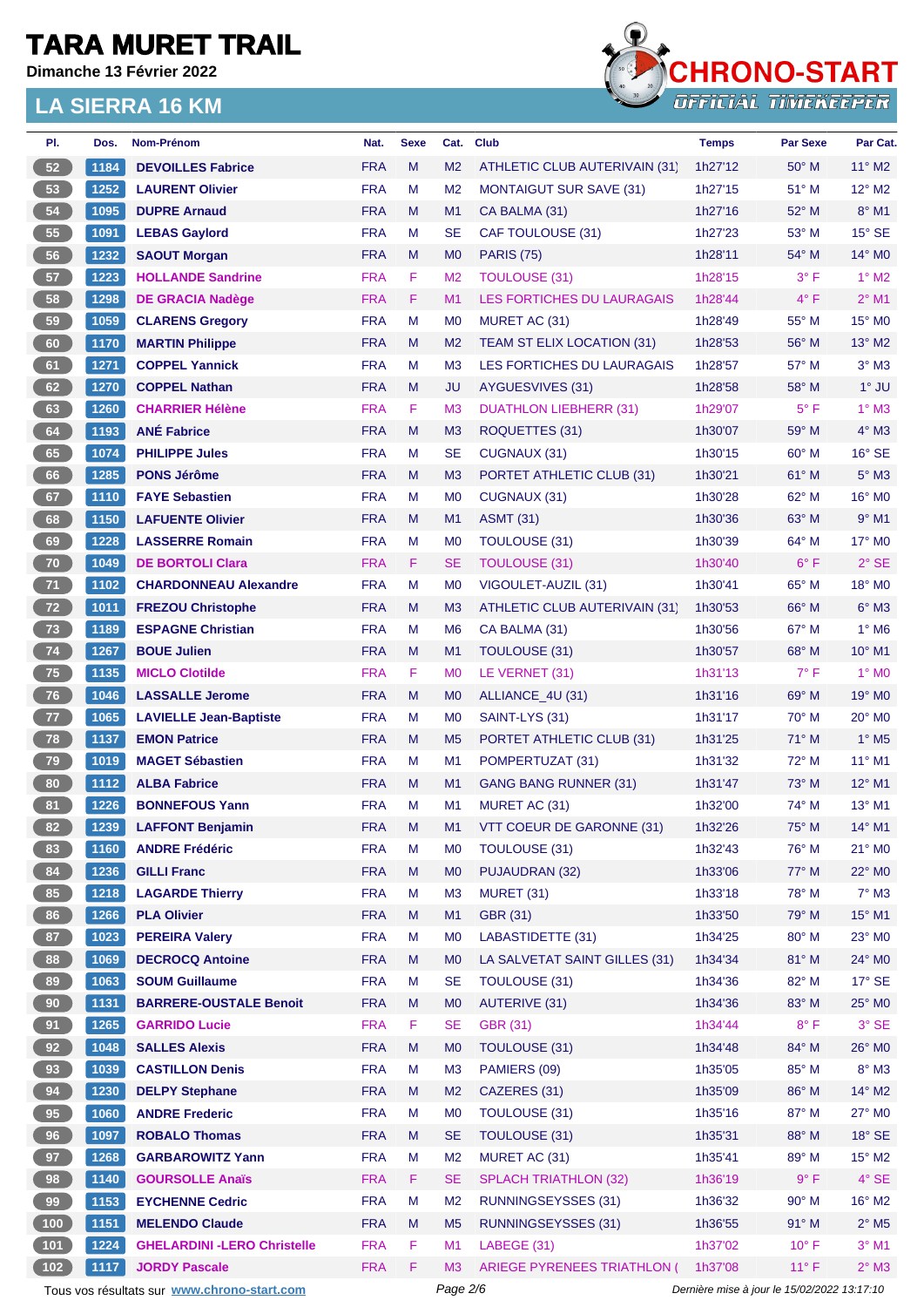**Dimanche 13 Février 2022**



| PI.                                            | Dos. | Nom-Prénom                                  | Nat.       | <b>Sexe</b> | Cat.           | <b>Club</b>                       | <b>Temps</b>                                | <b>Par Sexe</b> | Par Cat.                 |
|------------------------------------------------|------|---------------------------------------------|------------|-------------|----------------|-----------------------------------|---------------------------------------------|-----------------|--------------------------|
| (103)                                          | 1118 | <b>SOULIE Jérôme</b>                        | <b>FRA</b> | M           | M <sub>3</sub> | ARIEGE PYRENEES TRIATHLON (       | 1h37'08                                     | 92° M           | $9°$ M3                  |
| $(104)$                                        | 1092 | <b>ROQUES Sylvain</b>                       | <b>FRA</b> | M           | <b>SE</b>      | <b>TOULOUSE (31)</b>              | 1h37'34                                     | $93^\circ$ M    | $19^\circ$ SE            |
| (105)                                          | 1067 | <b>SAUMADE Mariam</b>                       | <b>FRA</b> | F           | M <sub>0</sub> | EAUNES (31)                       | 1h37'41                                     | $12^{\circ}$ F  | $2^\circ$ MO             |
| 106                                            | 1034 | <b>INCAGNOLI Sophie</b>                     | <b>FRA</b> | F           | M <sub>2</sub> | S/L ATHLE 632 PLAISANCE DU TC     | 1h37'45                                     | $13^{\circ}$ F  | $2^{\circ}$ M2           |
| $\boxed{107}$                                  | 1175 | <b>LE RUE Marlène</b>                       | <b>FRA</b> | F           | M1             | S/L ATHLE 632 TOURNEFEUILLE       | 1h37'46                                     | $14^{\circ}$ F  | $4^{\circ}$ M1           |
| (108)                                          | 1200 | <b>FEDOU Cyril</b>                          | <b>FRA</b> | M           | M <sub>0</sub> | <b>BESSIERES (31)</b>             | 1h37'46                                     | 94° M           | 28° MO                   |
| (109)                                          | 1141 | <b>CHARRET Emmanuel</b>                     | <b>FRA</b> | M           | M <sub>2</sub> | S/L UNION CLUB ATHLETIQUE (31     | 1h38'05                                     | $95^\circ$ M    | $17^\circ$ M2            |
| 110                                            | 1178 | <b>PUJOL Yannick</b>                        | <b>FRA</b> | м           | <b>SE</b>      | LABASTIDETTE (31)                 | 1h38'27                                     | $96^\circ$ M    | $20^\circ$ SE            |
| (111)                                          | 1210 | <b>GROS Sophie</b>                          | <b>FRA</b> | F           | M1             | MURET AC (31)                     | 1h38'39                                     | $15^{\circ}$ F  | $5^{\circ}$ M1           |
| (112)                                          | 1202 | <b>TRIAY Benjamin</b>                       | <b>FRA</b> | M           | M <sub>0</sub> | PORTET ATHLETIC CLUB (31)         | 1h38'39                                     | 97° M           | 29° M0                   |
| (113)                                          | 1186 | <b>TIPLIE Michel</b>                        | <b>FRA</b> | M           | M <sub>6</sub> | GUITALENS-L'ALBAREDE (81)         | 1h38'47                                     | $98^\circ$ M    | $2^{\circ}$ M6           |
| (114)                                          | 1106 | <b>FATTA TROMPETTE Nicolas</b>              | <b>FRA</b> | м           | M1             | RUN TO FIGHT SLA (31)             | 1h38'54                                     | 99° M           | 16° M1                   |
| (115)                                          | 1051 | <b>HONORÉ Jean-Dominique</b>                | <b>FRA</b> | M           | M <sub>5</sub> | CUGNAUX (31)                      | 1h38'54                                     | $100^\circ$ M   | $3°$ M <sub>5</sub>      |
| (116)                                          | 1101 | <b>MARIE Jean-Yves</b>                      | <b>FRA</b> | М           | M <sub>6</sub> | VILLEGLY (11)                     | 1h38'54                                     | $101^\circ$ M   | $3^\circ$ M <sub>6</sub> |
| (117)                                          | 1169 | <b>POLLE Clémence</b>                       | <b>FRA</b> | F           | <b>SE</b>      | SEYSSES (31)                      | 1h39'00                                     | $16^{\circ}$ F  | $5^\circ$ SE             |
| 118                                            | 1188 | <b>BRISÉ Florian</b>                        | <b>FRA</b> | м           | M <sub>0</sub> | <b>TOULOUSE (31)</b>              | 1h39'09                                     | $102^\circ$ M   | $30^\circ$ MO            |
| (119)                                          | 1211 | <b>SEGUIN Come</b>                          | <b>FRA</b> | M           | M <sub>0</sub> | <b>TOULOUSE (31)</b>              | 1h39'14                                     | 103° M          | $31^\circ$ MO            |
| $120$                                          | 1079 | <b>POURQUERY Loic</b>                       | <b>FRA</b> | M           | <b>SE</b>      | EAUNES (31)                       | 1h39'26                                     | $104^\circ$ M   | 21° SE                   |
| (121)                                          | 1272 | <b>LE MEN Loic</b>                          | <b>FRA</b> | M           | M <sub>0</sub> | FONSORBES (31)                    | 1h39'47                                     | 105° M          | 32° MO                   |
| (122)                                          | 1128 | <b>PIGATTO Laurent</b>                      | <b>FRA</b> | м           | M4             | <b>ENFILE TES BASKETS GRENADE</b> | 1h39'47                                     | $106^\circ$ M   | $1°$ M4                  |
| (123)                                          | 1180 | <b>BALAT Pierre</b>                         | <b>FRA</b> | M           | M <sub>3</sub> | LABASTIDETTE (31)                 | 1h39'48                                     | $107^\circ$ M   | $10^{\circ}$ M3          |
| $124$                                          | 1016 | <b>SUBIRA Bruno</b>                         | <b>FRA</b> | М           | M <sub>1</sub> | FROUZINS CDI (31)                 | 1h39'59                                     | $108^\circ$ M   | 17° M1                   |
| (125)                                          | 1050 | <b>FRITSCHMANN Karine</b>                   | <b>FRA</b> | F           | M1             | LAVELANET DE COMMINGES (31)       | 1h40'05                                     | $17^{\circ}$ F  | $6°$ M1                  |
| $\overline{126}$                               | 1288 | <b>MARCHANT Pascal</b>                      | <b>FRA</b> | M           | M4             | GRENADE (31)                      | 1h40'15                                     | $109^\circ$ M   | $2^{\circ}$ M4           |
| (127)                                          | 1217 | <b>LECHEVALIER Laurent</b>                  | <b>FRA</b> | M           | M <sub>3</sub> | <b>GRATENTOUR (31)</b>            | 1h40'18                                     | $110^{\circ}$ M | $11^{\circ}$ M3          |
| $128$                                          | 1159 | <b>BRAULT Benoit</b>                        | <b>FRA</b> | M           | M <sub>2</sub> | MERVILLE TRAIL (31)               | 1h40'18                                     | $111^\circ$ M   | 18° M2                   |
| (129)                                          | 1209 | <b>BECKER Coralie</b>                       | <b>FRA</b> | F           | <b>SE</b>      | PORTET-SUR-GARONNE (31)           | 1h40'24                                     | $18^{\circ}$ F  | $6°$ SE                  |
| (130)                                          | 1009 | <b>PETERLE Franck</b>                       | <b>FRA</b> | м           | M <sub>2</sub> | MURET (31)                        | 1h40'44                                     | $112^{\circ}$ M | 19° M2                   |
| (131)                                          | 1166 | <b>LANASPEZE Stéphane</b>                   | <b>FRA</b> | M           | M1             | CUGNAUX (31)                      | 1h41'09                                     | $113^\circ$ M   | 18° M1                   |
| $132$                                          | 1293 | <b>SCHETTINI Frédéric</b>                   | <b>FRA</b> | M           | M <sub>3</sub> | GRENADE (31)                      | 1h41'33                                     | 114° M          | $12^{\circ}$ M3          |
| (133)                                          | 1093 | <b>COUENNE Camille</b>                      | <b>FRA</b> | F           | <b>SE</b>      | <b>TOULOUSE (31)</b>              | 1h41'34                                     | 19°F            | $7^\circ$ SE             |
| $\begin{array}{c} \n \text{134}\n \end{array}$ | 1241 | <b>DURET Olivier</b>                        | <b>FRA</b> | M           | M <sub>3</sub> | VTT COEUR DE GARONNE (31)         | 1h41'43                                     | $115^\circ$ M   | $13^\circ$ M3            |
| (135)                                          | 1058 | <b>ZURDO Clement</b>                        | <b>FRA</b> | ${\sf M}$   | <b>SE</b>      | MERVILLE (31)                     | 1h41'55                                     | 116° M          | $22^\circ$ SE            |
| (136)                                          | 1174 | <b>MATTIUZZO Céline</b>                     | <b>FRA</b> | F           | M1             | <b>SELFITONIC (31)</b>            | 1h42'23                                     | $20^{\circ}$ F  | $7^\circ$ M1             |
| (137)                                          | 1195 | <b>CHEVIGNY Quentin</b>                     | <b>FRA</b> | M           | <b>SE</b>      | TOULOUSE (31)                     | 1h42'28                                     | 117° M          | 23° SE                   |
| $\begin{array}{c} \n \text{138}\n \end{array}$ | 1057 | <b>JOLY Anael</b>                           | <b>FRA</b> | M           | M <sub>0</sub> | <b>VILLEBRUMIER (82)</b>          | 1h42'29                                     | 118° M          | 33° MO                   |
| (139)                                          | 1001 | <b>BONNET Martial</b>                       | <b>FRA</b> | M           | M <sub>0</sub> | <b>WHITE MONKEYS (31)</b>         | 1h42'43                                     | 119° M          | 34° MO                   |
| $\begin{array}{c} \hline 140 \end{array}$      | 1090 | <b>CORBERAND Philippe</b>                   | <b>FRA</b> | M           | M4             | <b>ESCALQUENS (31)</b>            | 1h42'50                                     | 120° M          | $3°$ M4                  |
| (141)                                          | 1081 | <b>COLLADOS Emmanuel</b>                    | <b>FRA</b> | M           | M <sub>4</sub> | <b>TOULOUSE (31)</b>              | 1h42'53                                     | 121° M          | $4^\circ$ M4             |
| $142$                                          | 1185 | <b>CLAVEL Daniel</b>                        | <b>FRA</b> | M           | M <sub>6</sub> | <b>LORP SENTARAILLE (09)</b>      | 1h43'02                                     | $122^{\circ}$ M | $4^\circ$ M6             |
| (143)                                          | 1068 | <b>CONTENT Alain</b>                        | <b>FRA</b> | M           | M <sub>5</sub> | <b>TOURNEFEUILLE (31)</b>         | 1h43'07                                     | 123° M          | $4^\circ$ M <sub>5</sub> |
| (144)                                          | 1111 | <b>PRAS Caroline</b>                        | <b>FRA</b> | F           | M <sub>2</sub> | FROUZINS (31)                     | 1h43'16                                     | 21° F           | $3^\circ$ M2             |
| (145)                                          | 1208 | <b>BUSATO Yvan</b>                          | <b>FRA</b> | M           | M <sub>0</sub> | SELFITONIC (31)                   | 1h43'32                                     | 124° M          | 35° MO                   |
| $146$                                          | 1286 | <b>BATTOUE Marc</b>                         | <b>FRA</b> | M           | M <sub>0</sub> | ST LOUP CAM'S (31)                | 1h43'36                                     | 125° M          | 36° MO                   |
| (147)                                          | 1155 | <b>HOBBI Fethi</b>                          | <b>FRA</b> | M           | M1             | <b>RUNNINGSEYSSES (31)</b>        | 1h43'57                                     | 126° M          | 19° M1                   |
| (148)                                          | 1227 | <b>MANFREDI Antoine</b>                     | <b>FRA</b> | M           | M <sub>3</sub> | <b>TOULOUSE (31)</b>              | 1h44'00                                     | 127° M          | $14^{\circ}$ M3          |
| (149)                                          | 1033 | <b>RUFFINONI Stéphane</b>                   | <b>FRA</b> | M           | M <sub>2</sub> | TOULOUSE (31)                     | 1h44'10                                     | 128° M          | $20^\circ$ M2            |
| $\begin{array}{c} 150 \\ \end{array}$          | 1053 | <b>GLEIZES Sébastien</b>                    | <b>FRA</b> | M           | M <sub>2</sub> | PRESERVILLE (31)                  | 1h44'16                                     | 129° M          | $21^{\circ}$ M2          |
| (151)                                          | 1136 | <b>PLATON Mélanie</b>                       | <b>FRA</b> | F.          | M <sub>0</sub> | <b>TOULOUSE (31)</b>              | 1h44'30                                     | $22^{\circ}$ F  | $3°$ MO                  |
| (152)                                          | 1237 | <b>CHARBONNEAUX David</b>                   | <b>FRA</b> | M           | <b>SE</b>      | <b>CORNEBARRIEU (31)</b>          | 1h44'37                                     | 130° M          | 24° SE                   |
| 153                                            | 1157 | <b>BERGER Christelle</b>                    | <b>FRA</b> | F.          | M <sub>2</sub> | <b>RUNNINGSEYSSES (31)</b>        | 1h44'42                                     | 23° F           | $4^\circ$ M2             |
|                                                |      | Tous vos résultats sur www.chrono-start.com |            |             | Page 3/6       |                                   | Dernière mise à jour le 15/02/2022 13:17:10 |                 |                          |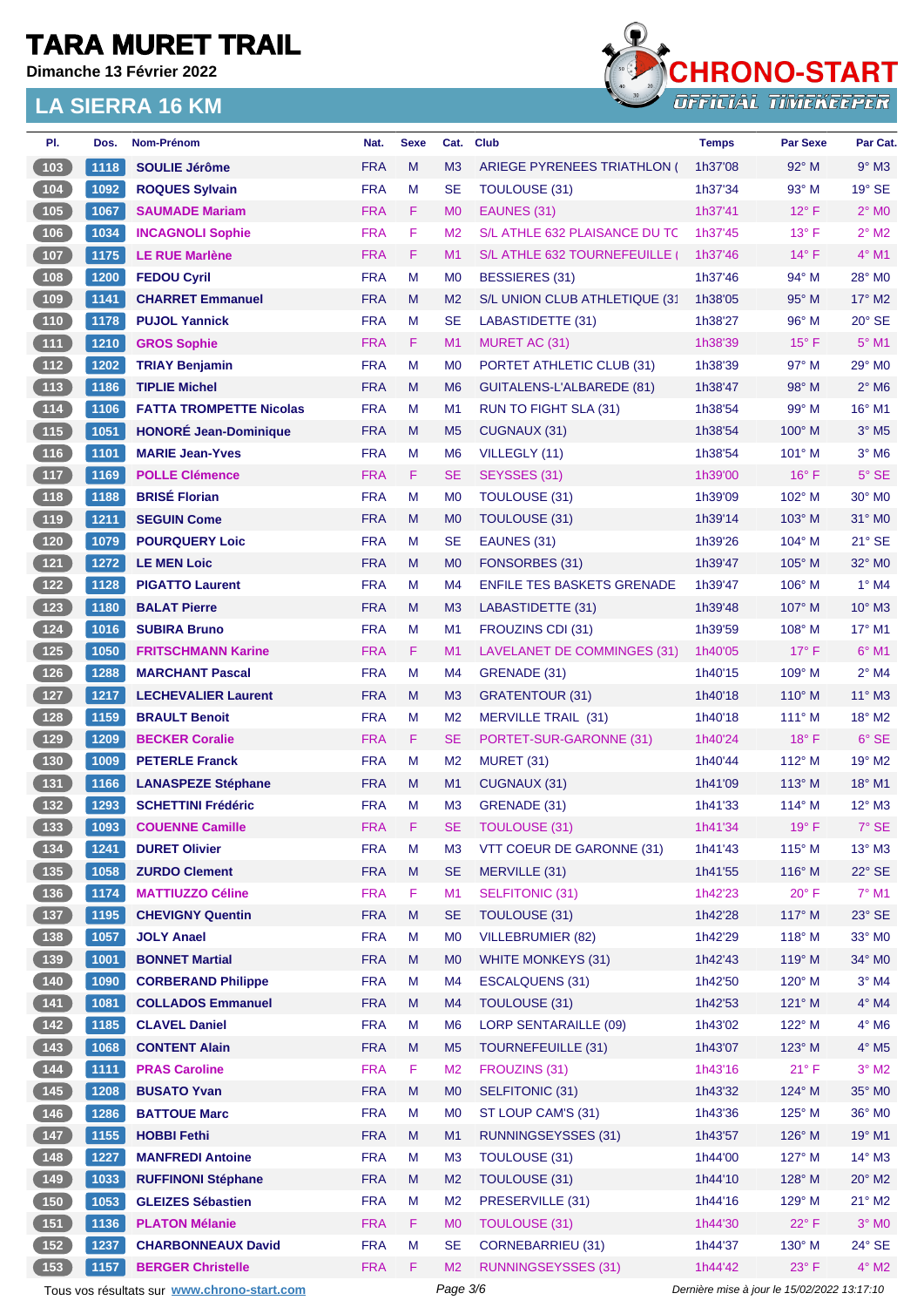**Dimanche 13 Février 2022**



| PI.                                               | Dos. | Nom-Prénom                                  | Nat.       | <b>Sexe</b> | Cat.           | <b>Club</b>                        | <b>Temps</b> | <b>Par Sexe</b>                             | Par Cat.        |
|---------------------------------------------------|------|---------------------------------------------|------------|-------------|----------------|------------------------------------|--------------|---------------------------------------------|-----------------|
| 154                                               | 1149 | <b>CHIONO Jordan</b>                        | <b>FRA</b> | M           | <b>SE</b>      | AS LAVERNOSE LHERM MAUZAC          | 1h44'54      | $131^\circ$ M                               | $25^\circ$ SE   |
| $155$                                             | 1037 | <b>RIBAS Guillaume</b>                      | <b>FRA</b> | м           | <b>SE</b>      | TOULOUSE (31)                      | 1h45'11      | $132^\circ$ M                               | $26^\circ$ SE   |
| 156                                               | 1096 | <b>FEUILLAT Sébastien</b>                   | <b>FRA</b> | M           | M <sub>0</sub> | <b>VENERQUE (31)</b>               | 1h45'12      | $133^\circ$ M                               | 37° M0          |
| $\begin{array}{c} \n \textbf{157}\n \end{array}$  | 1204 | <b>FONTES ROSA Hugo Pedro</b>               | <b>POR</b> | М           | M1             | <b>CCR (31)</b>                    | 1h45'16      | $134^\circ$ M                               | 20° M1          |
| 158                                               | 1205 | <b>PIRES SENCADAS Jose Duarte</b>           | <b>POR</b> | M           | M <sub>2</sub> | <b>CCR (31)</b>                    | 1h45'16      | $135^\circ$ M                               | 22° M2          |
| 159                                               | 1251 | <b>LANCHIER Olivier</b>                     | <b>FRA</b> | M           | M <sub>1</sub> | MURET (31)                         | 1h45'18      | $136^\circ$ M                               | 21° M1          |
| (160)                                             | 1183 | <b>CARRION Martial</b>                      | <b>FRA</b> | M           | M <sub>1</sub> | PINSAGUEL (31)                     | 1h45'32      | $137^\circ$ M                               | 22° M1          |
| 161                                               | 1154 | <b>GUILLOTEAU Laurent</b>                   | <b>FRA</b> | М           | M <sub>4</sub> | <b>RUNNINGSEYSSES (31)</b>         | 1h45'35      | $138^\circ$ M                               | $5^\circ$ M4    |
| 162                                               | 1294 | <b>PEIRONE Mickael</b>                      | <b>FRA</b> | M           | M <sub>0</sub> | TOULOUSE (31)                      | 1h45'44      | $139^\circ$ M                               | 38° MO          |
| 163                                               | 1006 | <b>BARRET Benoît</b>                        | <b>FRA</b> | M           | M <sub>1</sub> | LAMASQUERE (31)                    | 1h45'54      | $140^\circ$ M                               | 23° M1          |
| 164                                               | 1121 | <b>DELANOË Franck</b>                       | <b>FRA</b> | M           | M <sub>0</sub> | LACROIX FALGARDE (31)              | 1h46'18      | $141^\circ$ M                               | $39^\circ$ MO   |
| 165                                               | 1125 | <b>NAVA Daniel</b>                          | <b>FRA</b> | M           | M <sub>5</sub> | <b>ENDURANCE SHOP MURET (31)</b>   | 1h46'27      | 142° M                                      | $5^\circ$ M5    |
| 166                                               | 1296 | <b>CHAPELET Aurelie</b>                     | <b>FRA</b> | F           | M <sub>1</sub> | MURET (31)                         | 1h46'30      | $24^{\circ}$ F                              | 8° M1           |
| 167                                               | 1207 | <b>MARTOREL Isabelle</b>                    | <b>FRA</b> | F           | M <sub>2</sub> | MARQUEFAVE (31)                    | 1h46'32      | $25^{\circ}$ F                              | $5^\circ$ M2    |
| 168                                               | 1263 | <b>ORTET Emily</b>                          | <b>FRA</b> | F           | <b>SE</b>      | VTT COEUR DE GARONNE (31)          | 1h46'37      | $26^{\circ}$ F                              | 8° SE           |
| 169                                               | 1220 | <b>MOREAU Eric</b>                          | <b>FRA</b> | M           | M <sub>4</sub> | <b>VENERQUE (31)</b>               | 1h46'41      | 143° M                                      | $6°$ M4         |
| 170                                               | 1119 | <b>FANTIN Valérie</b>                       | <b>FRA</b> | F           | M <sub>3</sub> | ARIEGE PYRENEES TRIATHLON (        | 1h46'57      | $27^\circ$ F                                | $3°$ M3         |
| $\overline{171}$                                  | 1120 | <b>SECUNDINO STIVAL Christelle</b>          | <b>FRA</b> | F           | M <sub>3</sub> | <b>ARIEGE PYRENEES TRIATHLON (</b> | 1h46'58      | $28^{\circ}$ F                              | $4^\circ$ M3    |
|                                                   |      |                                             |            |             |                |                                    |              |                                             |                 |
| (172)                                             | 1072 | <b>BALMETTE Nathalie</b>                    | <b>FRA</b> | F           | M <sub>1</sub> | MAC'ADAM (31)                      | 1h47'10      | $29^\circ$ F                                | $9°$ M1         |
| $173$                                             | 1070 | <b>BLANC Pascal</b>                         | <b>FRA</b> | M           | M <sub>2</sub> | MAC'ADAM COLOMIERS (31)            | 1h47'10      | 144° M                                      | $23^\circ$ M2   |
| $174$                                             | 1107 | <b>CAISSO COSTAMAGNA Laure</b>              | <b>FRA</b> | F.          | M <sub>1</sub> | RUN TO FIGHT SLA (31)              | 1h47'10      | $30^\circ$ F                                | 10° M1          |
| $\boxed{175}$                                     | 1222 | <b>ALBOUY Stéphane</b>                      | <b>FRA</b> | M           | M <sub>2</sub> | PINS-JUST'A PIED (31)              | 1h47'18      | $145^\circ$ M                               | 24° M2          |
| (176)                                             | 1108 | <b>KOWALINSKI Fabrice</b>                   | <b>FRA</b> | M           | M <sub>0</sub> | A.S. MURET TRIATHLON (31)          | 1h47'29      | $146^\circ$ M                               | $40^\circ$ MO   |
| $\sqrt{177}$                                      | 1078 | <b>ANGLADE Mathilde</b>                     | <b>FRA</b> | F           | <b>SE</b>      | <b>IRREDUCTIBLES BIPEDES CAZEF</b> | 1h47'43      | 31° F                                       | $9°$ SE         |
| (178)                                             | 1077 | <b>NAIGLIN Stephanie</b>                    | <b>FRA</b> | F.          | M <sub>2</sub> | LES IRREDUCTIBLES BIPEDES DI       | 1h47'46      | 32° F                                       | $6^\circ$ M2    |
| 179                                               | 1030 | <b>CAPELLE</b> émilie                       | <b>FRA</b> | F           | <b>SE</b>      | LES IRREDUCTIBLES BIPEDES (3)      | 1h47'52      | $33^\circ$ F                                | $10^{\circ}$ SE |
| 180                                               | 1022 | <b>PEREIRA</b> élise                        | <b>FRA</b> | F           | M1             | LABASTIDETTE (31)                  | 1h47'54      | 34° F                                       | 11° M1          |
| 181                                               | 1129 | <b>DENIS Corinne</b>                        | <b>FRA</b> | F           | M <sub>3</sub> | <b>DUATHLON LIEBHERR (31)</b>      | 1h47'54      | $35^{\circ}$ F                              | $5^\circ$ M3    |
| (182)                                             | 1163 | <b>BARBIER Eddy</b>                         | <b>FRA</b> | M           | M <sub>0</sub> | CARBO'RUN (31)                     | 1h48'00      | $147^\circ$ M                               | $41^\circ$ MO   |
| (183)                                             | 1242 | <b>GARCIA Sébastien</b>                     | <b>FRA</b> | М           | M <sub>0</sub> | VTT COEUR DE GARONNE (31)          | 1h48'05      | $148^\circ$ M                               | 42° MO          |
| 184                                               | 1172 | <b>RODRIGUEZ Xavier</b>                     | <b>FRA</b> | М           | M <sub>1</sub> | <b>CLUB CANIN DU FRONTONNAIS (</b> | 1h48'23      | $149^\circ$ M                               | 24° M1          |
| 185                                               | 1089 | <b>LOISEL Benjamin</b>                      | <b>FRA</b> | M           | M <sub>2</sub> | EAUNES (31)                        | 1h48'35      | 150° M                                      | 25° M2          |
| (186)                                             | 1083 | <b>ALLIER Marie</b>                         | <b>FRA</b> | F           | <b>SE</b>      | <b>NIMES MARATHON (30)</b>         | 1h48'37      | 36°F                                        | $11^{\circ}$ SE |
| $\begin{array}{c} \n \textbf{187} \\ \end{array}$ | 1187 | <b>KOCH Patricia</b>                        | <b>FRA</b> | F           | M <sub>2</sub> | <b>BLAGNAC SC (31)</b>             | 1h48'38      | 37°F                                        | $7^\circ$ M2    |
| 188                                               | 1132 | <b>MATEO Amélie</b>                         | <b>FRA</b> | F           | M <sub>0</sub> | RIBERAL AC (66)                    | 1h48'57      | 38°F                                        | $4^\circ$ MO    |
| $189$                                             | 1115 | <b>MOUNIÉ Yoan</b>                          | <b>FRA</b> | M           | <b>SE</b>      | <b>AUTERIVE (31)</b>               | 1h49'19      | 151° M                                      | 27° SE          |
| (190)                                             | 1061 | <b>BERNARD Marion</b>                       | <b>FRA</b> | F.          | <b>SE</b>      | <b>TOULOUSE (31)</b>               | 1h49'23      | 39° F                                       | $12^{\circ}$ SE |
| (191)                                             | 1147 | <b>LAVERNHE Michael</b>                     | <b>FRA</b> | M           | <b>SE</b>      | TOULOUSE (31)                      | 1h49'37      | 152° M                                      | 28° SE          |
| $192$                                             | 1144 | <b>AVERSENG Matthias</b>                    | <b>FRA</b> | M           | <b>SE</b>      | <b>TOULOUSE (31)</b>               | 1h49'38      | 153° M                                      | $29^\circ$ SE   |
| $193$                                             | 1143 | <b>ANGELI Igor</b>                          | <b>FRA</b> | M           | M <sub>5</sub> | <b>NOUEILLES (31)</b>              | 1h49'56      | 154° M                                      | $6^{\circ}$ M5  |
| (194)                                             | 1020 | <b>GARROS Christophe</b>                    | <b>FRA</b> | M           | M <sub>2</sub> | MIREMONT (31)                      | 1h50'30      | 155° M                                      | 26° M2          |
| 195                                               | 1196 | <b>RANÇON Fabrice</b>                       | <b>FRA</b> | M           | M <sub>2</sub> | <b>PAVIE (32)</b>                  | 1h50'31      | 156° M                                      | $27^\circ$ M2   |
| (196)                                             | 1231 | <b>SAOUT Dominique</b>                      | <b>FRA</b> | M           | M <sub>1</sub> | MURET (31)                         | 1h50'37      | 157° M                                      | 25° M1          |
| (197)                                             | 1013 | <b>LAURIAU Louis</b>                        | <b>FRA</b> | M           | M <sub>0</sub> | TOULOUSE (31)                      | 1h50'47      | 158° M                                      | 43° MO          |
| (198)                                             | 1158 | <b>REY Nicolas</b>                          | <b>FRA</b> | M           | <b>SE</b>      | E.S. TOULOUSE CASSELARDIT (3       | 1h50'48      | 159° M                                      | $30^\circ$ SE   |
| 199                                               | 1243 | <b>BRUEL Jean-Yves</b>                      | <b>FRA</b> | M           | M <sub>4</sub> | VTT COEUR DE GARONNE (31)          | 1h50'49      | $160^\circ$ M                               | $7°$ M4         |
| 200                                               | 1025 | <b>DECHELOTTE Pierre</b>                    | <b>FRA</b> | M           | <b>SE</b>      | MURET (31)                         | 1h50'50      | 161° M                                      | 31° SE          |
| 201                                               | 1240 | <b>EL AKERMI Youssef</b>                    | <b>FRA</b> | М           | M <sub>2</sub> | VTT COEUR DE GARONNE (31)          | 1h50'51      | 162° M                                      | 28° M2          |
| 202                                               | 1031 | <b>MULLER Jeremy</b>                        | <b>FRA</b> | M           | M1             | <b>TOULOUSE (31)</b>               | 1h51'05      | 163° M                                      | 26° M1          |
| 203                                               | 1292 | <b>MIRC Fabrice</b>                         | <b>FRA</b> | M           | M <sub>2</sub> | LESMILLEPATTESCARBONNAIS (         | 1h51'09      | 164° M                                      | 29° M2          |
| 204                                               | 1275 | <b>RUSCONNÉ Julien</b>                      | <b>FRA</b> | M           | M1             | LES MILLE PATTES CARBONNAIS        | 1h51'10      | 165° M                                      | 27° M1          |
|                                                   |      | Tous vos résultats sur www.chrono-start.com |            |             | Page 4/6       |                                    |              | Dernière mise à jour le 15/02/2022 13:17:10 |                 |
|                                                   |      |                                             |            |             |                |                                    |              |                                             |                 |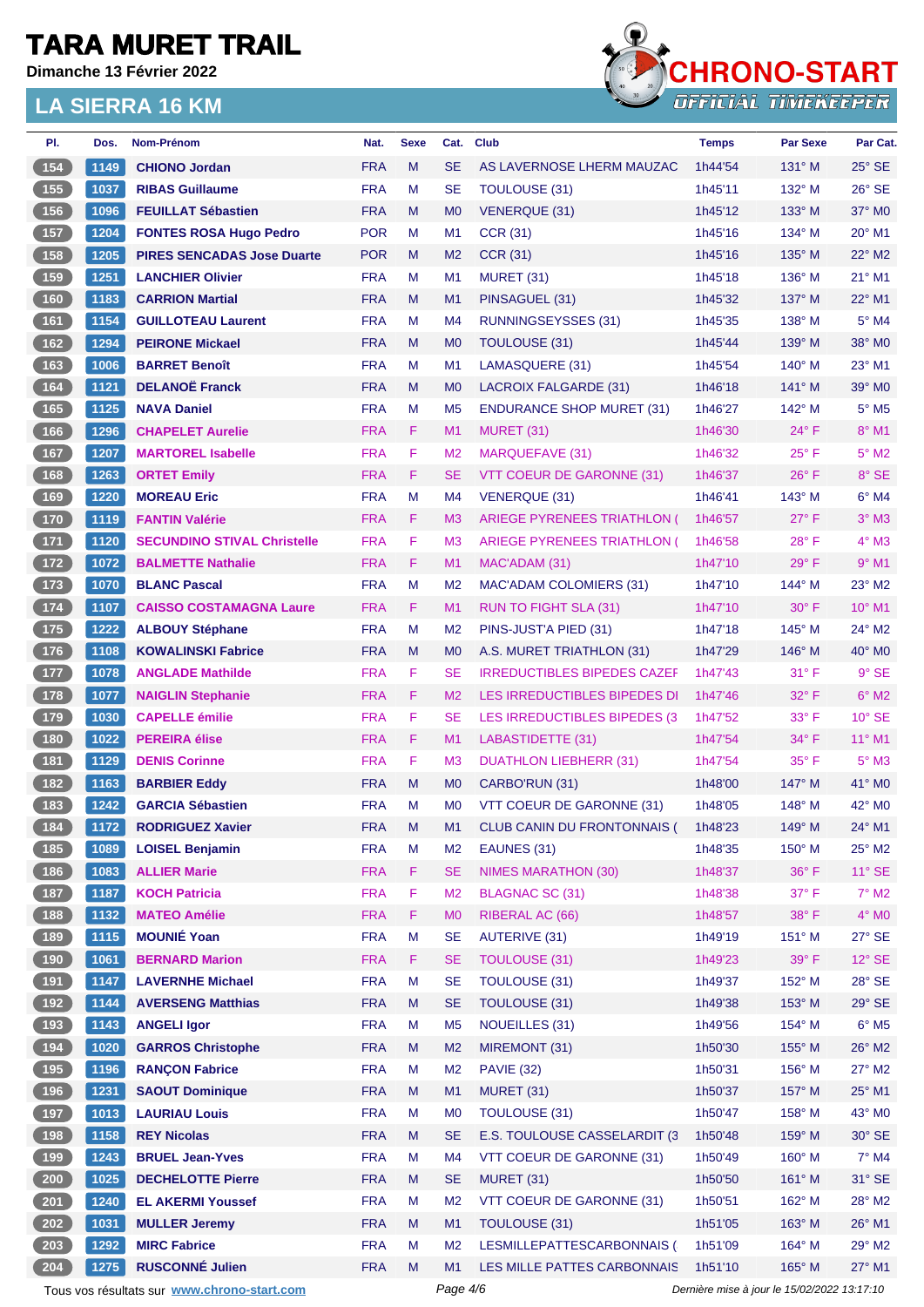**Dimanche 13 Février 2022**



| 1276<br><b>FRA</b><br>F<br>$40^{\circ}$ F<br>$5^\circ$ MO<br>205<br><b>LARGE Hélène</b><br>M <sub>0</sub><br><b>LES MILLE PATTES CARBONNAIS</b><br>1h51'12<br>206<br>1250<br><b>FRA</b><br>M<br>166° M<br>8° M4<br><b>BELLEGANTE Thierry</b><br>M <sub>4</sub><br>LES COUDOUS DE LA SAVE (32)<br>1h51'25<br>207<br>1064<br><b>GALISSIE Stefan</b><br><b>FRA</b><br>M<br>1h51'25<br>167° M<br>$30^\circ$ M2<br>M <sub>2</sub><br><b>PARIS (75)</b><br><b>FRA</b><br>M<br>28° M1<br>208<br>1201<br>M <sub>1</sub><br>SAINT-SULPICE-SUR-LEZE (31)<br>1h51'29<br>$168^\circ$ M<br><b>GAY Edouard</b><br>209<br><b>FRA</b><br>F<br>$6°$ M3<br>1162<br><b>LOBBE Marie-Luce</b><br>M <sub>3</sub><br>$41^{\circ}$ F<br>SELFITONIC (31)<br>1h51'29<br>F<br>210<br>1145<br><b>FRA</b><br>42° F<br>$6^\circ$ MO<br><b>MALZAC Roxane</b><br>M <sub>0</sub><br><b>MONTGEARD (31)</b><br>1h51'30<br>211<br>44° MO<br>1199<br><b>JAVELLI Emmanuel</b><br><b>FRA</b><br>M<br>M <sub>0</sub><br>1h51'30<br>169° M<br>PUNK RUNNER (31)<br>$212$<br><b>FRA</b><br><b>SE</b><br>32° SE<br>1113<br><b>SOTTERO Christopher</b><br>М<br><b>MONTAUBAN (82)</b><br>1h51'43<br>170° M<br>213<br><b>FRA</b><br>1054<br>M<br>M <sub>2</sub><br>1h51'47<br>$171^\circ$ M<br>$31^\circ$ M2<br><b>SAVES Thierry</b><br>CUGNAUX (31)<br>214<br>29° M1<br>1216<br><b>PORTET Julien</b><br><b>FRA</b><br>M<br>M <sub>1</sub><br>1h51'53<br>172° M<br>PORTET SUR GARONNE (31)<br>215<br><b>FRA</b><br>32° M2<br>1040<br><b>CHAKORI Mohamed</b><br>M<br>M <sub>2</sub><br>1h52'00<br>$173^\circ$ M<br>MURET (31)<br>F<br>$216$<br><b>FRA</b><br>$43^{\circ}$ F<br>$7^\circ$ M <sub>0</sub><br>1299<br><b>EVRARD Aurore</b><br>M <sub>0</sub><br>MAUZAC (31)<br>1h52'08<br>217<br>1297<br><b>FRA</b><br>F<br>44° F<br>$8^\circ$ M2<br><b>MOREIRA Raquel</b><br>M <sub>2</sub><br>FROUZINS (31)<br>1h52'12<br>218<br>1255<br><b>FRA</b><br>М<br>$15^\circ$ M3<br><b>FRANCHET Nicolas</b><br>M <sub>3</sub><br>FROUZINS (31)<br>1h52'13<br>$174^\circ$ M<br>219<br><b>FRA</b><br>45° MO<br>1257<br>M<br>M <sub>0</sub><br>PLAISANCE DU TOUCH (31)<br>1h52'17<br>$175^\circ$ M<br><b>HENRIETTE David</b><br>220<br>1258<br><b>FRA</b><br>F<br>8° MO<br><b>SAINZ Marie</b><br>M <sub>0</sub><br>FROUZINS (31)<br>1h52'17<br>$45^{\circ}$ F<br>221<br>1055<br><b>FRA</b><br><b>FILLOUX Gaetan</b><br>M<br>M <sub>1</sub><br>SEYSSES (31)<br>1h52'20<br>$176^\circ$ M<br>30° M1<br>F<br>222<br>1148<br><b>FRA</b><br>46°F<br>$9°$ MO<br><b>GUIBERT Marie-Charlotte</b><br>M <sub>0</sub><br>S/L UNION CLUB ATHLETIQUE (31<br>1h52'21<br>$223$<br><b>FRA</b><br>F<br>1028<br><b>VILLEMUR Laura</b><br><b>SE</b><br>1h52'53<br>$47^\circ$ F<br>$13^\circ$ SE<br>VERNET (31)<br>224<br><b>FRA</b><br>M<br>31° M1<br>1127<br>M <sub>1</sub><br>LAVERNOSE-LACASSE (31)<br>1h53'12<br>177° M<br><b>PALLAUT Rudy</b><br>225<br>1281<br>F<br>$1^\circ$ M <sub>5</sub><br><b>LE CORRE Sylvie</b><br><b>FRA</b><br>M <sub>5</sub><br><b>CUGNAUX (31)</b><br>1h53'34<br>$48^{\circ}$ F<br>F<br>226<br>1142<br><b>FRA</b><br>49° F<br>10° MO<br>M <sub>0</sub><br>1h53'46<br><b>HUBER Doryane</b><br>PLAISANCE-DU-TOUCH (31)<br>227<br>F<br>1161<br><b>ROUANET Elise</b><br><b>FRA</b><br>M <sub>2</sub><br><b>SELFITONIC (31)</b><br>1h53'53<br>$50^\circ$ F<br>$9°$ M <sub>2</sub><br>228<br><b>BERGÉ Sandrine</b><br>F<br>1043<br><b>FRA</b><br>M <sub>2</sub><br>10° M2<br>S/L ATHLE 632 JS CUGNALAISE A<br>$51^{\circ}$ F<br>1h54'37<br>229<br>1282<br><b>FRA</b><br>M<br>33° M2<br><b>DELORME Richard</b><br>M <sub>2</sub><br>SAINT-LYS (31)<br>1h54'40<br>$178^\circ$ M<br>230<br><b>FRA</b><br>F<br>52° F<br>11° M2<br>1214<br><b>SZOSTKA Celine</b><br>M <sub>2</sub><br>MURET AC (31)<br>1h54'57<br>$\frac{231}{2}$<br>1015<br>F<br>12° M2<br><b>BA-GARROS Felicie</b><br><b>FRA</b><br>M <sub>2</sub><br>S/L TOULOUSE OAC (31)<br>$53^\circ$ F<br>1h55'07<br>232<br>1287<br>F<br>$14^\circ$ SE<br><b>LAGARRIGUE Elisabeth</b><br><b>FRA</b><br><b>SE</b><br><b>TOULOUSE (31)</b><br>1h55'12<br>$54^{\circ}$ F<br>233<br>F<br>$15^\circ$ SE<br>1278<br><b>PUGNET Manon</b><br><b>FRA</b><br>SE<br><b>TOULOUSE (31)</b><br>1h55'14<br>$55^{\circ}$ F<br><b>FRA</b><br>234<br>1116<br>M<br>M <sub>3</sub><br>LHERM (31)<br>1h55'24<br>179° M<br>$16^\circ$ M3<br><b>CALAS Thierry</b><br>235<br><b>FRA</b><br>1181<br>M<br>M1<br>$180^\circ$ M<br>32° M1<br><b>PEIGNEGUY Nicolas</b><br>PLAISANCE DU TOUCH (31)<br>1h56'02<br>236<br>$7°$ M <sub>5</sub><br>1042<br><b>GUIRAUD Francis</b><br><b>FRA</b><br>M<br><b>MURET (31)</b><br>1h56'08<br>181° M<br>M <sub>5</sub><br>237<br><b>PONS Ludovi</b><br><b>FRA</b><br><b>SE</b><br>1084<br>M<br>TENNIS DE TABLE (31)<br>1h56'25<br>182° M<br>$33^\circ$ SE<br>238<br>1295<br><b>BLANC Nicolas</b><br><b>FRA</b><br>33° M1<br>М<br>M <sub>1</sub><br>MAUZAC (31)<br>1h56'39<br>$183^\circ$ M<br>239<br><b>FRA</b><br>46° MO<br>1002<br>M<br>M <sub>0</sub><br><b>CARBO'RUN EN VOLVESTRE (31)</b><br>1h57'12<br>184° M<br><b>GAYRAUD Cyrille</b><br>F<br>12° M1<br>240<br>1021<br><b>FRA</b><br>M1<br>FROUZINS (31)<br>$56^{\circ}$ F<br><b>PAUCHARD GAZZERA Lysiane</b><br>1h58'39<br>241<br>34° M1<br>1105<br><b>LABAU Laurent</b><br><b>FRA</b><br>M<br>M1<br><b>RC SAUDRUNE (31)</b><br>1h58'39<br>185° M<br>$242$<br>1104<br><b>MOUTOU Vincent</b><br><b>FRA</b><br>M<br>M <sub>3</sub><br>RC VINS ET CAP (31)<br>1h58'39<br>186° M<br>$17^\circ$ M3<br>243<br>1024<br>F<br>11° MO<br><b>SIRBA Delphine</b><br><b>FRA</b><br>M <sub>0</sub><br>FROUZINS (31)<br>1h58'40<br>$57^\circ$ F<br>244<br>F<br>12° MO<br>1014<br><b>FRA</b><br><b>BNP PARIBAS ASC TOULOUSE 31</b><br>58°F<br><b>DAUGAS Christelle</b><br>M <sub>0</sub><br>1h58'41<br>$245$<br><b>BRUNOD Alicia</b><br><b>FRA</b><br>F<br><b>MO</b><br>FROUZINS (31)<br>1h58'41<br>59°F<br>13° MO<br>1004<br>246<br>F<br>1056<br><b>FRA</b><br>60°F<br>14° MO<br><b>MOUGEL Laureen</b><br>M <sub>0</sub><br><b>FONTENILLES (31)</b><br>1h58'41<br>247<br>1075<br>$8^\circ$ M5<br><b>CARLESSI Didier</b><br><b>FRA</b><br>M<br>M <sub>5</sub><br>SAINT ORENS DE GAMEVILLE (31<br>187° M<br>1h58'52<br>248<br><b>FRA</b><br>188° M<br>34° M2<br>1036<br><b>DRU Greg</b><br>M<br>M <sub>2</sub><br><b>BEAUMONT SUR LEZE (31)</b><br>1h59'01<br>249<br>1225<br>F<br>13° M2<br><b>AZZOUG Baya</b><br><b>FRA</b><br>M <sub>2</sub><br>MURET AC (31)<br>1h59'20<br>$61^{\circ}$ F<br>250<br>F<br>$62^{\circ}$ F<br>13° M1<br>1071<br><b>FRA</b><br>M1<br>GOUDEX (31)<br>2h00'06<br><b>THIERRY Fabienne</b><br>251<br>$9°$ M4<br>1280<br><b>FRA</b><br>M<br>MILLEPATTES CARBONNAIS (31)<br>189° M<br><b>DA CRUZ Manuel</b><br>M4<br>2h00'08<br>252<br><b>RIGOLOT Hervé</b><br>18° M3<br>1177<br><b>FRA</b><br>M<br>M <sub>3</sub><br>SAINTE FOY DE PEYROLIERES (3<br>190° M<br>2h00'18<br>253<br>1165<br>$9°$ M <sub>5</sub><br><b>FERNANDEZ Norbert</b><br><b>FRA</b><br>M<br>M <sub>5</sub><br>191° M<br>LES COLUME'RUNS (31)<br>2h00'57<br>254<br>F<br>14° M2<br>1008<br><b>FLUHMANN Stéphanie</b><br><b>FRA</b><br>M <sub>2</sub><br><b>TUC TRIATHLON (31)</b><br>2h00'57<br>$63^\circ$ F<br>255<br>F<br>64° F<br>$1^\circ$ M4<br>1029<br><b>FOURES Nathalie</b><br><b>FRA</b><br>M <sub>4</sub><br><b>CARBO'RUN EN VOLVESTRE (31)</b><br>2h01'08<br>Page 5/6<br>Tous vos résultats sur www.chrono-start.com<br>Dernière mise à jour le 15/02/2022 13:17:10 | PI. | Dos. | Nom-Prénom | Nat. | <b>Sexe</b> | Cat. | <b>Club</b> | <b>Temps</b> | <b>Par Sexe</b> | Par Cat. |
|-------------------------------------------------------------------------------------------------------------------------------------------------------------------------------------------------------------------------------------------------------------------------------------------------------------------------------------------------------------------------------------------------------------------------------------------------------------------------------------------------------------------------------------------------------------------------------------------------------------------------------------------------------------------------------------------------------------------------------------------------------------------------------------------------------------------------------------------------------------------------------------------------------------------------------------------------------------------------------------------------------------------------------------------------------------------------------------------------------------------------------------------------------------------------------------------------------------------------------------------------------------------------------------------------------------------------------------------------------------------------------------------------------------------------------------------------------------------------------------------------------------------------------------------------------------------------------------------------------------------------------------------------------------------------------------------------------------------------------------------------------------------------------------------------------------------------------------------------------------------------------------------------------------------------------------------------------------------------------------------------------------------------------------------------------------------------------------------------------------------------------------------------------------------------------------------------------------------------------------------------------------------------------------------------------------------------------------------------------------------------------------------------------------------------------------------------------------------------------------------------------------------------------------------------------------------------------------------------------------------------------------------------------------------------------------------------------------------------------------------------------------------------------------------------------------------------------------------------------------------------------------------------------------------------------------------------------------------------------------------------------------------------------------------------------------------------------------------------------------------------------------------------------------------------------------------------------------------------------------------------------------------------------------------------------------------------------------------------------------------------------------------------------------------------------------------------------------------------------------------------------------------------------------------------------------------------------------------------------------------------------------------------------------------------------------------------------------------------------------------------------------------------------------------------------------------------------------------------------------------------------------------------------------------------------------------------------------------------------------------------------------------------------------------------------------------------------------------------------------------------------------------------------------------------------------------------------------------------------------------------------------------------------------------------------------------------------------------------------------------------------------------------------------------------------------------------------------------------------------------------------------------------------------------------------------------------------------------------------------------------------------------------------------------------------------------------------------------------------------------------------------------------------------------------------------------------------------------------------------------------------------------------------------------------------------------------------------------------------------------------------------------------------------------------------------------------------------------------------------------------------------------------------------------------------------------------------------------------------------------------------------------------------------------------------------------------------------------------------------------------------------------------------------------------------------------------------------------------------------------------------------------------------------------------------------------------------------------------------------------------------------------------------------------------------------------------------------------------------------------------------------------------------------------------------------------------------------------------------------------------------------------------------------------------------------------------------------------------------------------------------------------------------------------------------------------------------------------------------------------------------------------------------------------------------------------------------------------------------------------------------------------------------------------------------------------------------------------------------------------------------------------------------------------------------------------------------------------------------------------------------------------------------------------------------------------------------------------------------------------------------------------------------------------------------------------------------------------------------------------------------------------------------------------------------------------------------------------------------------------------------------------------------------------------------------------------------------------------------------------------------------------------------------------------------------------------------------------------------------------------------------------------------------------------------------------------------------------------------------------------------------------------------------------------------------------------------------------------------------------------------------------------------------------------|-----|------|------------|------|-------------|------|-------------|--------------|-----------------|----------|
|                                                                                                                                                                                                                                                                                                                                                                                                                                                                                                                                                                                                                                                                                                                                                                                                                                                                                                                                                                                                                                                                                                                                                                                                                                                                                                                                                                                                                                                                                                                                                                                                                                                                                                                                                                                                                                                                                                                                                                                                                                                                                                                                                                                                                                                                                                                                                                                                                                                                                                                                                                                                                                                                                                                                                                                                                                                                                                                                                                                                                                                                                                                                                                                                                                                                                                                                                                                                                                                                                                                                                                                                                                                                                                                                                                                                                                                                                                                                                                                                                                                                                                                                                                                                                                                                                                                                                                                                                                                                                                                                                                                                                                                                                                                                                                                                                                                                                                                                                                                                                                                                                                                                                                                                                                                                                                                                                                                                                                                                                                                                                                                                                                                                                                                                                                                                                                                                                                                                                                                                                                                                                                                                                                                                                                                                                                                                                                                                                                                                                                                                                                                                                                                                                                                                                                                                                                                                                                                                                                                                                                                                                                                                                                                                                                                                                                                                                                                                                         |     |      |            |      |             |      |             |              |                 |          |
|                                                                                                                                                                                                                                                                                                                                                                                                                                                                                                                                                                                                                                                                                                                                                                                                                                                                                                                                                                                                                                                                                                                                                                                                                                                                                                                                                                                                                                                                                                                                                                                                                                                                                                                                                                                                                                                                                                                                                                                                                                                                                                                                                                                                                                                                                                                                                                                                                                                                                                                                                                                                                                                                                                                                                                                                                                                                                                                                                                                                                                                                                                                                                                                                                                                                                                                                                                                                                                                                                                                                                                                                                                                                                                                                                                                                                                                                                                                                                                                                                                                                                                                                                                                                                                                                                                                                                                                                                                                                                                                                                                                                                                                                                                                                                                                                                                                                                                                                                                                                                                                                                                                                                                                                                                                                                                                                                                                                                                                                                                                                                                                                                                                                                                                                                                                                                                                                                                                                                                                                                                                                                                                                                                                                                                                                                                                                                                                                                                                                                                                                                                                                                                                                                                                                                                                                                                                                                                                                                                                                                                                                                                                                                                                                                                                                                                                                                                                                                         |     |      |            |      |             |      |             |              |                 |          |
|                                                                                                                                                                                                                                                                                                                                                                                                                                                                                                                                                                                                                                                                                                                                                                                                                                                                                                                                                                                                                                                                                                                                                                                                                                                                                                                                                                                                                                                                                                                                                                                                                                                                                                                                                                                                                                                                                                                                                                                                                                                                                                                                                                                                                                                                                                                                                                                                                                                                                                                                                                                                                                                                                                                                                                                                                                                                                                                                                                                                                                                                                                                                                                                                                                                                                                                                                                                                                                                                                                                                                                                                                                                                                                                                                                                                                                                                                                                                                                                                                                                                                                                                                                                                                                                                                                                                                                                                                                                                                                                                                                                                                                                                                                                                                                                                                                                                                                                                                                                                                                                                                                                                                                                                                                                                                                                                                                                                                                                                                                                                                                                                                                                                                                                                                                                                                                                                                                                                                                                                                                                                                                                                                                                                                                                                                                                                                                                                                                                                                                                                                                                                                                                                                                                                                                                                                                                                                                                                                                                                                                                                                                                                                                                                                                                                                                                                                                                                                         |     |      |            |      |             |      |             |              |                 |          |
|                                                                                                                                                                                                                                                                                                                                                                                                                                                                                                                                                                                                                                                                                                                                                                                                                                                                                                                                                                                                                                                                                                                                                                                                                                                                                                                                                                                                                                                                                                                                                                                                                                                                                                                                                                                                                                                                                                                                                                                                                                                                                                                                                                                                                                                                                                                                                                                                                                                                                                                                                                                                                                                                                                                                                                                                                                                                                                                                                                                                                                                                                                                                                                                                                                                                                                                                                                                                                                                                                                                                                                                                                                                                                                                                                                                                                                                                                                                                                                                                                                                                                                                                                                                                                                                                                                                                                                                                                                                                                                                                                                                                                                                                                                                                                                                                                                                                                                                                                                                                                                                                                                                                                                                                                                                                                                                                                                                                                                                                                                                                                                                                                                                                                                                                                                                                                                                                                                                                                                                                                                                                                                                                                                                                                                                                                                                                                                                                                                                                                                                                                                                                                                                                                                                                                                                                                                                                                                                                                                                                                                                                                                                                                                                                                                                                                                                                                                                                                         |     |      |            |      |             |      |             |              |                 |          |
|                                                                                                                                                                                                                                                                                                                                                                                                                                                                                                                                                                                                                                                                                                                                                                                                                                                                                                                                                                                                                                                                                                                                                                                                                                                                                                                                                                                                                                                                                                                                                                                                                                                                                                                                                                                                                                                                                                                                                                                                                                                                                                                                                                                                                                                                                                                                                                                                                                                                                                                                                                                                                                                                                                                                                                                                                                                                                                                                                                                                                                                                                                                                                                                                                                                                                                                                                                                                                                                                                                                                                                                                                                                                                                                                                                                                                                                                                                                                                                                                                                                                                                                                                                                                                                                                                                                                                                                                                                                                                                                                                                                                                                                                                                                                                                                                                                                                                                                                                                                                                                                                                                                                                                                                                                                                                                                                                                                                                                                                                                                                                                                                                                                                                                                                                                                                                                                                                                                                                                                                                                                                                                                                                                                                                                                                                                                                                                                                                                                                                                                                                                                                                                                                                                                                                                                                                                                                                                                                                                                                                                                                                                                                                                                                                                                                                                                                                                                                                         |     |      |            |      |             |      |             |              |                 |          |
|                                                                                                                                                                                                                                                                                                                                                                                                                                                                                                                                                                                                                                                                                                                                                                                                                                                                                                                                                                                                                                                                                                                                                                                                                                                                                                                                                                                                                                                                                                                                                                                                                                                                                                                                                                                                                                                                                                                                                                                                                                                                                                                                                                                                                                                                                                                                                                                                                                                                                                                                                                                                                                                                                                                                                                                                                                                                                                                                                                                                                                                                                                                                                                                                                                                                                                                                                                                                                                                                                                                                                                                                                                                                                                                                                                                                                                                                                                                                                                                                                                                                                                                                                                                                                                                                                                                                                                                                                                                                                                                                                                                                                                                                                                                                                                                                                                                                                                                                                                                                                                                                                                                                                                                                                                                                                                                                                                                                                                                                                                                                                                                                                                                                                                                                                                                                                                                                                                                                                                                                                                                                                                                                                                                                                                                                                                                                                                                                                                                                                                                                                                                                                                                                                                                                                                                                                                                                                                                                                                                                                                                                                                                                                                                                                                                                                                                                                                                                                         |     |      |            |      |             |      |             |              |                 |          |
|                                                                                                                                                                                                                                                                                                                                                                                                                                                                                                                                                                                                                                                                                                                                                                                                                                                                                                                                                                                                                                                                                                                                                                                                                                                                                                                                                                                                                                                                                                                                                                                                                                                                                                                                                                                                                                                                                                                                                                                                                                                                                                                                                                                                                                                                                                                                                                                                                                                                                                                                                                                                                                                                                                                                                                                                                                                                                                                                                                                                                                                                                                                                                                                                                                                                                                                                                                                                                                                                                                                                                                                                                                                                                                                                                                                                                                                                                                                                                                                                                                                                                                                                                                                                                                                                                                                                                                                                                                                                                                                                                                                                                                                                                                                                                                                                                                                                                                                                                                                                                                                                                                                                                                                                                                                                                                                                                                                                                                                                                                                                                                                                                                                                                                                                                                                                                                                                                                                                                                                                                                                                                                                                                                                                                                                                                                                                                                                                                                                                                                                                                                                                                                                                                                                                                                                                                                                                                                                                                                                                                                                                                                                                                                                                                                                                                                                                                                                                                         |     |      |            |      |             |      |             |              |                 |          |
|                                                                                                                                                                                                                                                                                                                                                                                                                                                                                                                                                                                                                                                                                                                                                                                                                                                                                                                                                                                                                                                                                                                                                                                                                                                                                                                                                                                                                                                                                                                                                                                                                                                                                                                                                                                                                                                                                                                                                                                                                                                                                                                                                                                                                                                                                                                                                                                                                                                                                                                                                                                                                                                                                                                                                                                                                                                                                                                                                                                                                                                                                                                                                                                                                                                                                                                                                                                                                                                                                                                                                                                                                                                                                                                                                                                                                                                                                                                                                                                                                                                                                                                                                                                                                                                                                                                                                                                                                                                                                                                                                                                                                                                                                                                                                                                                                                                                                                                                                                                                                                                                                                                                                                                                                                                                                                                                                                                                                                                                                                                                                                                                                                                                                                                                                                                                                                                                                                                                                                                                                                                                                                                                                                                                                                                                                                                                                                                                                                                                                                                                                                                                                                                                                                                                                                                                                                                                                                                                                                                                                                                                                                                                                                                                                                                                                                                                                                                                                         |     |      |            |      |             |      |             |              |                 |          |
|                                                                                                                                                                                                                                                                                                                                                                                                                                                                                                                                                                                                                                                                                                                                                                                                                                                                                                                                                                                                                                                                                                                                                                                                                                                                                                                                                                                                                                                                                                                                                                                                                                                                                                                                                                                                                                                                                                                                                                                                                                                                                                                                                                                                                                                                                                                                                                                                                                                                                                                                                                                                                                                                                                                                                                                                                                                                                                                                                                                                                                                                                                                                                                                                                                                                                                                                                                                                                                                                                                                                                                                                                                                                                                                                                                                                                                                                                                                                                                                                                                                                                                                                                                                                                                                                                                                                                                                                                                                                                                                                                                                                                                                                                                                                                                                                                                                                                                                                                                                                                                                                                                                                                                                                                                                                                                                                                                                                                                                                                                                                                                                                                                                                                                                                                                                                                                                                                                                                                                                                                                                                                                                                                                                                                                                                                                                                                                                                                                                                                                                                                                                                                                                                                                                                                                                                                                                                                                                                                                                                                                                                                                                                                                                                                                                                                                                                                                                                                         |     |      |            |      |             |      |             |              |                 |          |
|                                                                                                                                                                                                                                                                                                                                                                                                                                                                                                                                                                                                                                                                                                                                                                                                                                                                                                                                                                                                                                                                                                                                                                                                                                                                                                                                                                                                                                                                                                                                                                                                                                                                                                                                                                                                                                                                                                                                                                                                                                                                                                                                                                                                                                                                                                                                                                                                                                                                                                                                                                                                                                                                                                                                                                                                                                                                                                                                                                                                                                                                                                                                                                                                                                                                                                                                                                                                                                                                                                                                                                                                                                                                                                                                                                                                                                                                                                                                                                                                                                                                                                                                                                                                                                                                                                                                                                                                                                                                                                                                                                                                                                                                                                                                                                                                                                                                                                                                                                                                                                                                                                                                                                                                                                                                                                                                                                                                                                                                                                                                                                                                                                                                                                                                                                                                                                                                                                                                                                                                                                                                                                                                                                                                                                                                                                                                                                                                                                                                                                                                                                                                                                                                                                                                                                                                                                                                                                                                                                                                                                                                                                                                                                                                                                                                                                                                                                                                                         |     |      |            |      |             |      |             |              |                 |          |
|                                                                                                                                                                                                                                                                                                                                                                                                                                                                                                                                                                                                                                                                                                                                                                                                                                                                                                                                                                                                                                                                                                                                                                                                                                                                                                                                                                                                                                                                                                                                                                                                                                                                                                                                                                                                                                                                                                                                                                                                                                                                                                                                                                                                                                                                                                                                                                                                                                                                                                                                                                                                                                                                                                                                                                                                                                                                                                                                                                                                                                                                                                                                                                                                                                                                                                                                                                                                                                                                                                                                                                                                                                                                                                                                                                                                                                                                                                                                                                                                                                                                                                                                                                                                                                                                                                                                                                                                                                                                                                                                                                                                                                                                                                                                                                                                                                                                                                                                                                                                                                                                                                                                                                                                                                                                                                                                                                                                                                                                                                                                                                                                                                                                                                                                                                                                                                                                                                                                                                                                                                                                                                                                                                                                                                                                                                                                                                                                                                                                                                                                                                                                                                                                                                                                                                                                                                                                                                                                                                                                                                                                                                                                                                                                                                                                                                                                                                                                                         |     |      |            |      |             |      |             |              |                 |          |
|                                                                                                                                                                                                                                                                                                                                                                                                                                                                                                                                                                                                                                                                                                                                                                                                                                                                                                                                                                                                                                                                                                                                                                                                                                                                                                                                                                                                                                                                                                                                                                                                                                                                                                                                                                                                                                                                                                                                                                                                                                                                                                                                                                                                                                                                                                                                                                                                                                                                                                                                                                                                                                                                                                                                                                                                                                                                                                                                                                                                                                                                                                                                                                                                                                                                                                                                                                                                                                                                                                                                                                                                                                                                                                                                                                                                                                                                                                                                                                                                                                                                                                                                                                                                                                                                                                                                                                                                                                                                                                                                                                                                                                                                                                                                                                                                                                                                                                                                                                                                                                                                                                                                                                                                                                                                                                                                                                                                                                                                                                                                                                                                                                                                                                                                                                                                                                                                                                                                                                                                                                                                                                                                                                                                                                                                                                                                                                                                                                                                                                                                                                                                                                                                                                                                                                                                                                                                                                                                                                                                                                                                                                                                                                                                                                                                                                                                                                                                                         |     |      |            |      |             |      |             |              |                 |          |
|                                                                                                                                                                                                                                                                                                                                                                                                                                                                                                                                                                                                                                                                                                                                                                                                                                                                                                                                                                                                                                                                                                                                                                                                                                                                                                                                                                                                                                                                                                                                                                                                                                                                                                                                                                                                                                                                                                                                                                                                                                                                                                                                                                                                                                                                                                                                                                                                                                                                                                                                                                                                                                                                                                                                                                                                                                                                                                                                                                                                                                                                                                                                                                                                                                                                                                                                                                                                                                                                                                                                                                                                                                                                                                                                                                                                                                                                                                                                                                                                                                                                                                                                                                                                                                                                                                                                                                                                                                                                                                                                                                                                                                                                                                                                                                                                                                                                                                                                                                                                                                                                                                                                                                                                                                                                                                                                                                                                                                                                                                                                                                                                                                                                                                                                                                                                                                                                                                                                                                                                                                                                                                                                                                                                                                                                                                                                                                                                                                                                                                                                                                                                                                                                                                                                                                                                                                                                                                                                                                                                                                                                                                                                                                                                                                                                                                                                                                                                                         |     |      |            |      |             |      |             |              |                 |          |
|                                                                                                                                                                                                                                                                                                                                                                                                                                                                                                                                                                                                                                                                                                                                                                                                                                                                                                                                                                                                                                                                                                                                                                                                                                                                                                                                                                                                                                                                                                                                                                                                                                                                                                                                                                                                                                                                                                                                                                                                                                                                                                                                                                                                                                                                                                                                                                                                                                                                                                                                                                                                                                                                                                                                                                                                                                                                                                                                                                                                                                                                                                                                                                                                                                                                                                                                                                                                                                                                                                                                                                                                                                                                                                                                                                                                                                                                                                                                                                                                                                                                                                                                                                                                                                                                                                                                                                                                                                                                                                                                                                                                                                                                                                                                                                                                                                                                                                                                                                                                                                                                                                                                                                                                                                                                                                                                                                                                                                                                                                                                                                                                                                                                                                                                                                                                                                                                                                                                                                                                                                                                                                                                                                                                                                                                                                                                                                                                                                                                                                                                                                                                                                                                                                                                                                                                                                                                                                                                                                                                                                                                                                                                                                                                                                                                                                                                                                                                                         |     |      |            |      |             |      |             |              |                 |          |
|                                                                                                                                                                                                                                                                                                                                                                                                                                                                                                                                                                                                                                                                                                                                                                                                                                                                                                                                                                                                                                                                                                                                                                                                                                                                                                                                                                                                                                                                                                                                                                                                                                                                                                                                                                                                                                                                                                                                                                                                                                                                                                                                                                                                                                                                                                                                                                                                                                                                                                                                                                                                                                                                                                                                                                                                                                                                                                                                                                                                                                                                                                                                                                                                                                                                                                                                                                                                                                                                                                                                                                                                                                                                                                                                                                                                                                                                                                                                                                                                                                                                                                                                                                                                                                                                                                                                                                                                                                                                                                                                                                                                                                                                                                                                                                                                                                                                                                                                                                                                                                                                                                                                                                                                                                                                                                                                                                                                                                                                                                                                                                                                                                                                                                                                                                                                                                                                                                                                                                                                                                                                                                                                                                                                                                                                                                                                                                                                                                                                                                                                                                                                                                                                                                                                                                                                                                                                                                                                                                                                                                                                                                                                                                                                                                                                                                                                                                                                                         |     |      |            |      |             |      |             |              |                 |          |
|                                                                                                                                                                                                                                                                                                                                                                                                                                                                                                                                                                                                                                                                                                                                                                                                                                                                                                                                                                                                                                                                                                                                                                                                                                                                                                                                                                                                                                                                                                                                                                                                                                                                                                                                                                                                                                                                                                                                                                                                                                                                                                                                                                                                                                                                                                                                                                                                                                                                                                                                                                                                                                                                                                                                                                                                                                                                                                                                                                                                                                                                                                                                                                                                                                                                                                                                                                                                                                                                                                                                                                                                                                                                                                                                                                                                                                                                                                                                                                                                                                                                                                                                                                                                                                                                                                                                                                                                                                                                                                                                                                                                                                                                                                                                                                                                                                                                                                                                                                                                                                                                                                                                                                                                                                                                                                                                                                                                                                                                                                                                                                                                                                                                                                                                                                                                                                                                                                                                                                                                                                                                                                                                                                                                                                                                                                                                                                                                                                                                                                                                                                                                                                                                                                                                                                                                                                                                                                                                                                                                                                                                                                                                                                                                                                                                                                                                                                                                                         |     |      |            |      |             |      |             |              |                 |          |
|                                                                                                                                                                                                                                                                                                                                                                                                                                                                                                                                                                                                                                                                                                                                                                                                                                                                                                                                                                                                                                                                                                                                                                                                                                                                                                                                                                                                                                                                                                                                                                                                                                                                                                                                                                                                                                                                                                                                                                                                                                                                                                                                                                                                                                                                                                                                                                                                                                                                                                                                                                                                                                                                                                                                                                                                                                                                                                                                                                                                                                                                                                                                                                                                                                                                                                                                                                                                                                                                                                                                                                                                                                                                                                                                                                                                                                                                                                                                                                                                                                                                                                                                                                                                                                                                                                                                                                                                                                                                                                                                                                                                                                                                                                                                                                                                                                                                                                                                                                                                                                                                                                                                                                                                                                                                                                                                                                                                                                                                                                                                                                                                                                                                                                                                                                                                                                                                                                                                                                                                                                                                                                                                                                                                                                                                                                                                                                                                                                                                                                                                                                                                                                                                                                                                                                                                                                                                                                                                                                                                                                                                                                                                                                                                                                                                                                                                                                                                                         |     |      |            |      |             |      |             |              |                 |          |
|                                                                                                                                                                                                                                                                                                                                                                                                                                                                                                                                                                                                                                                                                                                                                                                                                                                                                                                                                                                                                                                                                                                                                                                                                                                                                                                                                                                                                                                                                                                                                                                                                                                                                                                                                                                                                                                                                                                                                                                                                                                                                                                                                                                                                                                                                                                                                                                                                                                                                                                                                                                                                                                                                                                                                                                                                                                                                                                                                                                                                                                                                                                                                                                                                                                                                                                                                                                                                                                                                                                                                                                                                                                                                                                                                                                                                                                                                                                                                                                                                                                                                                                                                                                                                                                                                                                                                                                                                                                                                                                                                                                                                                                                                                                                                                                                                                                                                                                                                                                                                                                                                                                                                                                                                                                                                                                                                                                                                                                                                                                                                                                                                                                                                                                                                                                                                                                                                                                                                                                                                                                                                                                                                                                                                                                                                                                                                                                                                                                                                                                                                                                                                                                                                                                                                                                                                                                                                                                                                                                                                                                                                                                                                                                                                                                                                                                                                                                                                         |     |      |            |      |             |      |             |              |                 |          |
|                                                                                                                                                                                                                                                                                                                                                                                                                                                                                                                                                                                                                                                                                                                                                                                                                                                                                                                                                                                                                                                                                                                                                                                                                                                                                                                                                                                                                                                                                                                                                                                                                                                                                                                                                                                                                                                                                                                                                                                                                                                                                                                                                                                                                                                                                                                                                                                                                                                                                                                                                                                                                                                                                                                                                                                                                                                                                                                                                                                                                                                                                                                                                                                                                                                                                                                                                                                                                                                                                                                                                                                                                                                                                                                                                                                                                                                                                                                                                                                                                                                                                                                                                                                                                                                                                                                                                                                                                                                                                                                                                                                                                                                                                                                                                                                                                                                                                                                                                                                                                                                                                                                                                                                                                                                                                                                                                                                                                                                                                                                                                                                                                                                                                                                                                                                                                                                                                                                                                                                                                                                                                                                                                                                                                                                                                                                                                                                                                                                                                                                                                                                                                                                                                                                                                                                                                                                                                                                                                                                                                                                                                                                                                                                                                                                                                                                                                                                                                         |     |      |            |      |             |      |             |              |                 |          |
|                                                                                                                                                                                                                                                                                                                                                                                                                                                                                                                                                                                                                                                                                                                                                                                                                                                                                                                                                                                                                                                                                                                                                                                                                                                                                                                                                                                                                                                                                                                                                                                                                                                                                                                                                                                                                                                                                                                                                                                                                                                                                                                                                                                                                                                                                                                                                                                                                                                                                                                                                                                                                                                                                                                                                                                                                                                                                                                                                                                                                                                                                                                                                                                                                                                                                                                                                                                                                                                                                                                                                                                                                                                                                                                                                                                                                                                                                                                                                                                                                                                                                                                                                                                                                                                                                                                                                                                                                                                                                                                                                                                                                                                                                                                                                                                                                                                                                                                                                                                                                                                                                                                                                                                                                                                                                                                                                                                                                                                                                                                                                                                                                                                                                                                                                                                                                                                                                                                                                                                                                                                                                                                                                                                                                                                                                                                                                                                                                                                                                                                                                                                                                                                                                                                                                                                                                                                                                                                                                                                                                                                                                                                                                                                                                                                                                                                                                                                                                         |     |      |            |      |             |      |             |              |                 |          |
|                                                                                                                                                                                                                                                                                                                                                                                                                                                                                                                                                                                                                                                                                                                                                                                                                                                                                                                                                                                                                                                                                                                                                                                                                                                                                                                                                                                                                                                                                                                                                                                                                                                                                                                                                                                                                                                                                                                                                                                                                                                                                                                                                                                                                                                                                                                                                                                                                                                                                                                                                                                                                                                                                                                                                                                                                                                                                                                                                                                                                                                                                                                                                                                                                                                                                                                                                                                                                                                                                                                                                                                                                                                                                                                                                                                                                                                                                                                                                                                                                                                                                                                                                                                                                                                                                                                                                                                                                                                                                                                                                                                                                                                                                                                                                                                                                                                                                                                                                                                                                                                                                                                                                                                                                                                                                                                                                                                                                                                                                                                                                                                                                                                                                                                                                                                                                                                                                                                                                                                                                                                                                                                                                                                                                                                                                                                                                                                                                                                                                                                                                                                                                                                                                                                                                                                                                                                                                                                                                                                                                                                                                                                                                                                                                                                                                                                                                                                                                         |     |      |            |      |             |      |             |              |                 |          |
|                                                                                                                                                                                                                                                                                                                                                                                                                                                                                                                                                                                                                                                                                                                                                                                                                                                                                                                                                                                                                                                                                                                                                                                                                                                                                                                                                                                                                                                                                                                                                                                                                                                                                                                                                                                                                                                                                                                                                                                                                                                                                                                                                                                                                                                                                                                                                                                                                                                                                                                                                                                                                                                                                                                                                                                                                                                                                                                                                                                                                                                                                                                                                                                                                                                                                                                                                                                                                                                                                                                                                                                                                                                                                                                                                                                                                                                                                                                                                                                                                                                                                                                                                                                                                                                                                                                                                                                                                                                                                                                                                                                                                                                                                                                                                                                                                                                                                                                                                                                                                                                                                                                                                                                                                                                                                                                                                                                                                                                                                                                                                                                                                                                                                                                                                                                                                                                                                                                                                                                                                                                                                                                                                                                                                                                                                                                                                                                                                                                                                                                                                                                                                                                                                                                                                                                                                                                                                                                                                                                                                                                                                                                                                                                                                                                                                                                                                                                                                         |     |      |            |      |             |      |             |              |                 |          |
|                                                                                                                                                                                                                                                                                                                                                                                                                                                                                                                                                                                                                                                                                                                                                                                                                                                                                                                                                                                                                                                                                                                                                                                                                                                                                                                                                                                                                                                                                                                                                                                                                                                                                                                                                                                                                                                                                                                                                                                                                                                                                                                                                                                                                                                                                                                                                                                                                                                                                                                                                                                                                                                                                                                                                                                                                                                                                                                                                                                                                                                                                                                                                                                                                                                                                                                                                                                                                                                                                                                                                                                                                                                                                                                                                                                                                                                                                                                                                                                                                                                                                                                                                                                                                                                                                                                                                                                                                                                                                                                                                                                                                                                                                                                                                                                                                                                                                                                                                                                                                                                                                                                                                                                                                                                                                                                                                                                                                                                                                                                                                                                                                                                                                                                                                                                                                                                                                                                                                                                                                                                                                                                                                                                                                                                                                                                                                                                                                                                                                                                                                                                                                                                                                                                                                                                                                                                                                                                                                                                                                                                                                                                                                                                                                                                                                                                                                                                                                         |     |      |            |      |             |      |             |              |                 |          |
|                                                                                                                                                                                                                                                                                                                                                                                                                                                                                                                                                                                                                                                                                                                                                                                                                                                                                                                                                                                                                                                                                                                                                                                                                                                                                                                                                                                                                                                                                                                                                                                                                                                                                                                                                                                                                                                                                                                                                                                                                                                                                                                                                                                                                                                                                                                                                                                                                                                                                                                                                                                                                                                                                                                                                                                                                                                                                                                                                                                                                                                                                                                                                                                                                                                                                                                                                                                                                                                                                                                                                                                                                                                                                                                                                                                                                                                                                                                                                                                                                                                                                                                                                                                                                                                                                                                                                                                                                                                                                                                                                                                                                                                                                                                                                                                                                                                                                                                                                                                                                                                                                                                                                                                                                                                                                                                                                                                                                                                                                                                                                                                                                                                                                                                                                                                                                                                                                                                                                                                                                                                                                                                                                                                                                                                                                                                                                                                                                                                                                                                                                                                                                                                                                                                                                                                                                                                                                                                                                                                                                                                                                                                                                                                                                                                                                                                                                                                                                         |     |      |            |      |             |      |             |              |                 |          |
|                                                                                                                                                                                                                                                                                                                                                                                                                                                                                                                                                                                                                                                                                                                                                                                                                                                                                                                                                                                                                                                                                                                                                                                                                                                                                                                                                                                                                                                                                                                                                                                                                                                                                                                                                                                                                                                                                                                                                                                                                                                                                                                                                                                                                                                                                                                                                                                                                                                                                                                                                                                                                                                                                                                                                                                                                                                                                                                                                                                                                                                                                                                                                                                                                                                                                                                                                                                                                                                                                                                                                                                                                                                                                                                                                                                                                                                                                                                                                                                                                                                                                                                                                                                                                                                                                                                                                                                                                                                                                                                                                                                                                                                                                                                                                                                                                                                                                                                                                                                                                                                                                                                                                                                                                                                                                                                                                                                                                                                                                                                                                                                                                                                                                                                                                                                                                                                                                                                                                                                                                                                                                                                                                                                                                                                                                                                                                                                                                                                                                                                                                                                                                                                                                                                                                                                                                                                                                                                                                                                                                                                                                                                                                                                                                                                                                                                                                                                                                         |     |      |            |      |             |      |             |              |                 |          |
|                                                                                                                                                                                                                                                                                                                                                                                                                                                                                                                                                                                                                                                                                                                                                                                                                                                                                                                                                                                                                                                                                                                                                                                                                                                                                                                                                                                                                                                                                                                                                                                                                                                                                                                                                                                                                                                                                                                                                                                                                                                                                                                                                                                                                                                                                                                                                                                                                                                                                                                                                                                                                                                                                                                                                                                                                                                                                                                                                                                                                                                                                                                                                                                                                                                                                                                                                                                                                                                                                                                                                                                                                                                                                                                                                                                                                                                                                                                                                                                                                                                                                                                                                                                                                                                                                                                                                                                                                                                                                                                                                                                                                                                                                                                                                                                                                                                                                                                                                                                                                                                                                                                                                                                                                                                                                                                                                                                                                                                                                                                                                                                                                                                                                                                                                                                                                                                                                                                                                                                                                                                                                                                                                                                                                                                                                                                                                                                                                                                                                                                                                                                                                                                                                                                                                                                                                                                                                                                                                                                                                                                                                                                                                                                                                                                                                                                                                                                                                         |     |      |            |      |             |      |             |              |                 |          |
|                                                                                                                                                                                                                                                                                                                                                                                                                                                                                                                                                                                                                                                                                                                                                                                                                                                                                                                                                                                                                                                                                                                                                                                                                                                                                                                                                                                                                                                                                                                                                                                                                                                                                                                                                                                                                                                                                                                                                                                                                                                                                                                                                                                                                                                                                                                                                                                                                                                                                                                                                                                                                                                                                                                                                                                                                                                                                                                                                                                                                                                                                                                                                                                                                                                                                                                                                                                                                                                                                                                                                                                                                                                                                                                                                                                                                                                                                                                                                                                                                                                                                                                                                                                                                                                                                                                                                                                                                                                                                                                                                                                                                                                                                                                                                                                                                                                                                                                                                                                                                                                                                                                                                                                                                                                                                                                                                                                                                                                                                                                                                                                                                                                                                                                                                                                                                                                                                                                                                                                                                                                                                                                                                                                                                                                                                                                                                                                                                                                                                                                                                                                                                                                                                                                                                                                                                                                                                                                                                                                                                                                                                                                                                                                                                                                                                                                                                                                                                         |     |      |            |      |             |      |             |              |                 |          |
|                                                                                                                                                                                                                                                                                                                                                                                                                                                                                                                                                                                                                                                                                                                                                                                                                                                                                                                                                                                                                                                                                                                                                                                                                                                                                                                                                                                                                                                                                                                                                                                                                                                                                                                                                                                                                                                                                                                                                                                                                                                                                                                                                                                                                                                                                                                                                                                                                                                                                                                                                                                                                                                                                                                                                                                                                                                                                                                                                                                                                                                                                                                                                                                                                                                                                                                                                                                                                                                                                                                                                                                                                                                                                                                                                                                                                                                                                                                                                                                                                                                                                                                                                                                                                                                                                                                                                                                                                                                                                                                                                                                                                                                                                                                                                                                                                                                                                                                                                                                                                                                                                                                                                                                                                                                                                                                                                                                                                                                                                                                                                                                                                                                                                                                                                                                                                                                                                                                                                                                                                                                                                                                                                                                                                                                                                                                                                                                                                                                                                                                                                                                                                                                                                                                                                                                                                                                                                                                                                                                                                                                                                                                                                                                                                                                                                                                                                                                                                         |     |      |            |      |             |      |             |              |                 |          |
|                                                                                                                                                                                                                                                                                                                                                                                                                                                                                                                                                                                                                                                                                                                                                                                                                                                                                                                                                                                                                                                                                                                                                                                                                                                                                                                                                                                                                                                                                                                                                                                                                                                                                                                                                                                                                                                                                                                                                                                                                                                                                                                                                                                                                                                                                                                                                                                                                                                                                                                                                                                                                                                                                                                                                                                                                                                                                                                                                                                                                                                                                                                                                                                                                                                                                                                                                                                                                                                                                                                                                                                                                                                                                                                                                                                                                                                                                                                                                                                                                                                                                                                                                                                                                                                                                                                                                                                                                                                                                                                                                                                                                                                                                                                                                                                                                                                                                                                                                                                                                                                                                                                                                                                                                                                                                                                                                                                                                                                                                                                                                                                                                                                                                                                                                                                                                                                                                                                                                                                                                                                                                                                                                                                                                                                                                                                                                                                                                                                                                                                                                                                                                                                                                                                                                                                                                                                                                                                                                                                                                                                                                                                                                                                                                                                                                                                                                                                                                         |     |      |            |      |             |      |             |              |                 |          |
|                                                                                                                                                                                                                                                                                                                                                                                                                                                                                                                                                                                                                                                                                                                                                                                                                                                                                                                                                                                                                                                                                                                                                                                                                                                                                                                                                                                                                                                                                                                                                                                                                                                                                                                                                                                                                                                                                                                                                                                                                                                                                                                                                                                                                                                                                                                                                                                                                                                                                                                                                                                                                                                                                                                                                                                                                                                                                                                                                                                                                                                                                                                                                                                                                                                                                                                                                                                                                                                                                                                                                                                                                                                                                                                                                                                                                                                                                                                                                                                                                                                                                                                                                                                                                                                                                                                                                                                                                                                                                                                                                                                                                                                                                                                                                                                                                                                                                                                                                                                                                                                                                                                                                                                                                                                                                                                                                                                                                                                                                                                                                                                                                                                                                                                                                                                                                                                                                                                                                                                                                                                                                                                                                                                                                                                                                                                                                                                                                                                                                                                                                                                                                                                                                                                                                                                                                                                                                                                                                                                                                                                                                                                                                                                                                                                                                                                                                                                                                         |     |      |            |      |             |      |             |              |                 |          |
|                                                                                                                                                                                                                                                                                                                                                                                                                                                                                                                                                                                                                                                                                                                                                                                                                                                                                                                                                                                                                                                                                                                                                                                                                                                                                                                                                                                                                                                                                                                                                                                                                                                                                                                                                                                                                                                                                                                                                                                                                                                                                                                                                                                                                                                                                                                                                                                                                                                                                                                                                                                                                                                                                                                                                                                                                                                                                                                                                                                                                                                                                                                                                                                                                                                                                                                                                                                                                                                                                                                                                                                                                                                                                                                                                                                                                                                                                                                                                                                                                                                                                                                                                                                                                                                                                                                                                                                                                                                                                                                                                                                                                                                                                                                                                                                                                                                                                                                                                                                                                                                                                                                                                                                                                                                                                                                                                                                                                                                                                                                                                                                                                                                                                                                                                                                                                                                                                                                                                                                                                                                                                                                                                                                                                                                                                                                                                                                                                                                                                                                                                                                                                                                                                                                                                                                                                                                                                                                                                                                                                                                                                                                                                                                                                                                                                                                                                                                                                         |     |      |            |      |             |      |             |              |                 |          |
|                                                                                                                                                                                                                                                                                                                                                                                                                                                                                                                                                                                                                                                                                                                                                                                                                                                                                                                                                                                                                                                                                                                                                                                                                                                                                                                                                                                                                                                                                                                                                                                                                                                                                                                                                                                                                                                                                                                                                                                                                                                                                                                                                                                                                                                                                                                                                                                                                                                                                                                                                                                                                                                                                                                                                                                                                                                                                                                                                                                                                                                                                                                                                                                                                                                                                                                                                                                                                                                                                                                                                                                                                                                                                                                                                                                                                                                                                                                                                                                                                                                                                                                                                                                                                                                                                                                                                                                                                                                                                                                                                                                                                                                                                                                                                                                                                                                                                                                                                                                                                                                                                                                                                                                                                                                                                                                                                                                                                                                                                                                                                                                                                                                                                                                                                                                                                                                                                                                                                                                                                                                                                                                                                                                                                                                                                                                                                                                                                                                                                                                                                                                                                                                                                                                                                                                                                                                                                                                                                                                                                                                                                                                                                                                                                                                                                                                                                                                                                         |     |      |            |      |             |      |             |              |                 |          |
|                                                                                                                                                                                                                                                                                                                                                                                                                                                                                                                                                                                                                                                                                                                                                                                                                                                                                                                                                                                                                                                                                                                                                                                                                                                                                                                                                                                                                                                                                                                                                                                                                                                                                                                                                                                                                                                                                                                                                                                                                                                                                                                                                                                                                                                                                                                                                                                                                                                                                                                                                                                                                                                                                                                                                                                                                                                                                                                                                                                                                                                                                                                                                                                                                                                                                                                                                                                                                                                                                                                                                                                                                                                                                                                                                                                                                                                                                                                                                                                                                                                                                                                                                                                                                                                                                                                                                                                                                                                                                                                                                                                                                                                                                                                                                                                                                                                                                                                                                                                                                                                                                                                                                                                                                                                                                                                                                                                                                                                                                                                                                                                                                                                                                                                                                                                                                                                                                                                                                                                                                                                                                                                                                                                                                                                                                                                                                                                                                                                                                                                                                                                                                                                                                                                                                                                                                                                                                                                                                                                                                                                                                                                                                                                                                                                                                                                                                                                                                         |     |      |            |      |             |      |             |              |                 |          |
|                                                                                                                                                                                                                                                                                                                                                                                                                                                                                                                                                                                                                                                                                                                                                                                                                                                                                                                                                                                                                                                                                                                                                                                                                                                                                                                                                                                                                                                                                                                                                                                                                                                                                                                                                                                                                                                                                                                                                                                                                                                                                                                                                                                                                                                                                                                                                                                                                                                                                                                                                                                                                                                                                                                                                                                                                                                                                                                                                                                                                                                                                                                                                                                                                                                                                                                                                                                                                                                                                                                                                                                                                                                                                                                                                                                                                                                                                                                                                                                                                                                                                                                                                                                                                                                                                                                                                                                                                                                                                                                                                                                                                                                                                                                                                                                                                                                                                                                                                                                                                                                                                                                                                                                                                                                                                                                                                                                                                                                                                                                                                                                                                                                                                                                                                                                                                                                                                                                                                                                                                                                                                                                                                                                                                                                                                                                                                                                                                                                                                                                                                                                                                                                                                                                                                                                                                                                                                                                                                                                                                                                                                                                                                                                                                                                                                                                                                                                                                         |     |      |            |      |             |      |             |              |                 |          |
|                                                                                                                                                                                                                                                                                                                                                                                                                                                                                                                                                                                                                                                                                                                                                                                                                                                                                                                                                                                                                                                                                                                                                                                                                                                                                                                                                                                                                                                                                                                                                                                                                                                                                                                                                                                                                                                                                                                                                                                                                                                                                                                                                                                                                                                                                                                                                                                                                                                                                                                                                                                                                                                                                                                                                                                                                                                                                                                                                                                                                                                                                                                                                                                                                                                                                                                                                                                                                                                                                                                                                                                                                                                                                                                                                                                                                                                                                                                                                                                                                                                                                                                                                                                                                                                                                                                                                                                                                                                                                                                                                                                                                                                                                                                                                                                                                                                                                                                                                                                                                                                                                                                                                                                                                                                                                                                                                                                                                                                                                                                                                                                                                                                                                                                                                                                                                                                                                                                                                                                                                                                                                                                                                                                                                                                                                                                                                                                                                                                                                                                                                                                                                                                                                                                                                                                                                                                                                                                                                                                                                                                                                                                                                                                                                                                                                                                                                                                                                         |     |      |            |      |             |      |             |              |                 |          |
|                                                                                                                                                                                                                                                                                                                                                                                                                                                                                                                                                                                                                                                                                                                                                                                                                                                                                                                                                                                                                                                                                                                                                                                                                                                                                                                                                                                                                                                                                                                                                                                                                                                                                                                                                                                                                                                                                                                                                                                                                                                                                                                                                                                                                                                                                                                                                                                                                                                                                                                                                                                                                                                                                                                                                                                                                                                                                                                                                                                                                                                                                                                                                                                                                                                                                                                                                                                                                                                                                                                                                                                                                                                                                                                                                                                                                                                                                                                                                                                                                                                                                                                                                                                                                                                                                                                                                                                                                                                                                                                                                                                                                                                                                                                                                                                                                                                                                                                                                                                                                                                                                                                                                                                                                                                                                                                                                                                                                                                                                                                                                                                                                                                                                                                                                                                                                                                                                                                                                                                                                                                                                                                                                                                                                                                                                                                                                                                                                                                                                                                                                                                                                                                                                                                                                                                                                                                                                                                                                                                                                                                                                                                                                                                                                                                                                                                                                                                                                         |     |      |            |      |             |      |             |              |                 |          |
|                                                                                                                                                                                                                                                                                                                                                                                                                                                                                                                                                                                                                                                                                                                                                                                                                                                                                                                                                                                                                                                                                                                                                                                                                                                                                                                                                                                                                                                                                                                                                                                                                                                                                                                                                                                                                                                                                                                                                                                                                                                                                                                                                                                                                                                                                                                                                                                                                                                                                                                                                                                                                                                                                                                                                                                                                                                                                                                                                                                                                                                                                                                                                                                                                                                                                                                                                                                                                                                                                                                                                                                                                                                                                                                                                                                                                                                                                                                                                                                                                                                                                                                                                                                                                                                                                                                                                                                                                                                                                                                                                                                                                                                                                                                                                                                                                                                                                                                                                                                                                                                                                                                                                                                                                                                                                                                                                                                                                                                                                                                                                                                                                                                                                                                                                                                                                                                                                                                                                                                                                                                                                                                                                                                                                                                                                                                                                                                                                                                                                                                                                                                                                                                                                                                                                                                                                                                                                                                                                                                                                                                                                                                                                                                                                                                                                                                                                                                                                         |     |      |            |      |             |      |             |              |                 |          |
|                                                                                                                                                                                                                                                                                                                                                                                                                                                                                                                                                                                                                                                                                                                                                                                                                                                                                                                                                                                                                                                                                                                                                                                                                                                                                                                                                                                                                                                                                                                                                                                                                                                                                                                                                                                                                                                                                                                                                                                                                                                                                                                                                                                                                                                                                                                                                                                                                                                                                                                                                                                                                                                                                                                                                                                                                                                                                                                                                                                                                                                                                                                                                                                                                                                                                                                                                                                                                                                                                                                                                                                                                                                                                                                                                                                                                                                                                                                                                                                                                                                                                                                                                                                                                                                                                                                                                                                                                                                                                                                                                                                                                                                                                                                                                                                                                                                                                                                                                                                                                                                                                                                                                                                                                                                                                                                                                                                                                                                                                                                                                                                                                                                                                                                                                                                                                                                                                                                                                                                                                                                                                                                                                                                                                                                                                                                                                                                                                                                                                                                                                                                                                                                                                                                                                                                                                                                                                                                                                                                                                                                                                                                                                                                                                                                                                                                                                                                                                         |     |      |            |      |             |      |             |              |                 |          |
|                                                                                                                                                                                                                                                                                                                                                                                                                                                                                                                                                                                                                                                                                                                                                                                                                                                                                                                                                                                                                                                                                                                                                                                                                                                                                                                                                                                                                                                                                                                                                                                                                                                                                                                                                                                                                                                                                                                                                                                                                                                                                                                                                                                                                                                                                                                                                                                                                                                                                                                                                                                                                                                                                                                                                                                                                                                                                                                                                                                                                                                                                                                                                                                                                                                                                                                                                                                                                                                                                                                                                                                                                                                                                                                                                                                                                                                                                                                                                                                                                                                                                                                                                                                                                                                                                                                                                                                                                                                                                                                                                                                                                                                                                                                                                                                                                                                                                                                                                                                                                                                                                                                                                                                                                                                                                                                                                                                                                                                                                                                                                                                                                                                                                                                                                                                                                                                                                                                                                                                                                                                                                                                                                                                                                                                                                                                                                                                                                                                                                                                                                                                                                                                                                                                                                                                                                                                                                                                                                                                                                                                                                                                                                                                                                                                                                                                                                                                                                         |     |      |            |      |             |      |             |              |                 |          |
|                                                                                                                                                                                                                                                                                                                                                                                                                                                                                                                                                                                                                                                                                                                                                                                                                                                                                                                                                                                                                                                                                                                                                                                                                                                                                                                                                                                                                                                                                                                                                                                                                                                                                                                                                                                                                                                                                                                                                                                                                                                                                                                                                                                                                                                                                                                                                                                                                                                                                                                                                                                                                                                                                                                                                                                                                                                                                                                                                                                                                                                                                                                                                                                                                                                                                                                                                                                                                                                                                                                                                                                                                                                                                                                                                                                                                                                                                                                                                                                                                                                                                                                                                                                                                                                                                                                                                                                                                                                                                                                                                                                                                                                                                                                                                                                                                                                                                                                                                                                                                                                                                                                                                                                                                                                                                                                                                                                                                                                                                                                                                                                                                                                                                                                                                                                                                                                                                                                                                                                                                                                                                                                                                                                                                                                                                                                                                                                                                                                                                                                                                                                                                                                                                                                                                                                                                                                                                                                                                                                                                                                                                                                                                                                                                                                                                                                                                                                                                         |     |      |            |      |             |      |             |              |                 |          |
|                                                                                                                                                                                                                                                                                                                                                                                                                                                                                                                                                                                                                                                                                                                                                                                                                                                                                                                                                                                                                                                                                                                                                                                                                                                                                                                                                                                                                                                                                                                                                                                                                                                                                                                                                                                                                                                                                                                                                                                                                                                                                                                                                                                                                                                                                                                                                                                                                                                                                                                                                                                                                                                                                                                                                                                                                                                                                                                                                                                                                                                                                                                                                                                                                                                                                                                                                                                                                                                                                                                                                                                                                                                                                                                                                                                                                                                                                                                                                                                                                                                                                                                                                                                                                                                                                                                                                                                                                                                                                                                                                                                                                                                                                                                                                                                                                                                                                                                                                                                                                                                                                                                                                                                                                                                                                                                                                                                                                                                                                                                                                                                                                                                                                                                                                                                                                                                                                                                                                                                                                                                                                                                                                                                                                                                                                                                                                                                                                                                                                                                                                                                                                                                                                                                                                                                                                                                                                                                                                                                                                                                                                                                                                                                                                                                                                                                                                                                                                         |     |      |            |      |             |      |             |              |                 |          |
|                                                                                                                                                                                                                                                                                                                                                                                                                                                                                                                                                                                                                                                                                                                                                                                                                                                                                                                                                                                                                                                                                                                                                                                                                                                                                                                                                                                                                                                                                                                                                                                                                                                                                                                                                                                                                                                                                                                                                                                                                                                                                                                                                                                                                                                                                                                                                                                                                                                                                                                                                                                                                                                                                                                                                                                                                                                                                                                                                                                                                                                                                                                                                                                                                                                                                                                                                                                                                                                                                                                                                                                                                                                                                                                                                                                                                                                                                                                                                                                                                                                                                                                                                                                                                                                                                                                                                                                                                                                                                                                                                                                                                                                                                                                                                                                                                                                                                                                                                                                                                                                                                                                                                                                                                                                                                                                                                                                                                                                                                                                                                                                                                                                                                                                                                                                                                                                                                                                                                                                                                                                                                                                                                                                                                                                                                                                                                                                                                                                                                                                                                                                                                                                                                                                                                                                                                                                                                                                                                                                                                                                                                                                                                                                                                                                                                                                                                                                                                         |     |      |            |      |             |      |             |              |                 |          |
|                                                                                                                                                                                                                                                                                                                                                                                                                                                                                                                                                                                                                                                                                                                                                                                                                                                                                                                                                                                                                                                                                                                                                                                                                                                                                                                                                                                                                                                                                                                                                                                                                                                                                                                                                                                                                                                                                                                                                                                                                                                                                                                                                                                                                                                                                                                                                                                                                                                                                                                                                                                                                                                                                                                                                                                                                                                                                                                                                                                                                                                                                                                                                                                                                                                                                                                                                                                                                                                                                                                                                                                                                                                                                                                                                                                                                                                                                                                                                                                                                                                                                                                                                                                                                                                                                                                                                                                                                                                                                                                                                                                                                                                                                                                                                                                                                                                                                                                                                                                                                                                                                                                                                                                                                                                                                                                                                                                                                                                                                                                                                                                                                                                                                                                                                                                                                                                                                                                                                                                                                                                                                                                                                                                                                                                                                                                                                                                                                                                                                                                                                                                                                                                                                                                                                                                                                                                                                                                                                                                                                                                                                                                                                                                                                                                                                                                                                                                                                         |     |      |            |      |             |      |             |              |                 |          |
|                                                                                                                                                                                                                                                                                                                                                                                                                                                                                                                                                                                                                                                                                                                                                                                                                                                                                                                                                                                                                                                                                                                                                                                                                                                                                                                                                                                                                                                                                                                                                                                                                                                                                                                                                                                                                                                                                                                                                                                                                                                                                                                                                                                                                                                                                                                                                                                                                                                                                                                                                                                                                                                                                                                                                                                                                                                                                                                                                                                                                                                                                                                                                                                                                                                                                                                                                                                                                                                                                                                                                                                                                                                                                                                                                                                                                                                                                                                                                                                                                                                                                                                                                                                                                                                                                                                                                                                                                                                                                                                                                                                                                                                                                                                                                                                                                                                                                                                                                                                                                                                                                                                                                                                                                                                                                                                                                                                                                                                                                                                                                                                                                                                                                                                                                                                                                                                                                                                                                                                                                                                                                                                                                                                                                                                                                                                                                                                                                                                                                                                                                                                                                                                                                                                                                                                                                                                                                                                                                                                                                                                                                                                                                                                                                                                                                                                                                                                                                         |     |      |            |      |             |      |             |              |                 |          |
|                                                                                                                                                                                                                                                                                                                                                                                                                                                                                                                                                                                                                                                                                                                                                                                                                                                                                                                                                                                                                                                                                                                                                                                                                                                                                                                                                                                                                                                                                                                                                                                                                                                                                                                                                                                                                                                                                                                                                                                                                                                                                                                                                                                                                                                                                                                                                                                                                                                                                                                                                                                                                                                                                                                                                                                                                                                                                                                                                                                                                                                                                                                                                                                                                                                                                                                                                                                                                                                                                                                                                                                                                                                                                                                                                                                                                                                                                                                                                                                                                                                                                                                                                                                                                                                                                                                                                                                                                                                                                                                                                                                                                                                                                                                                                                                                                                                                                                                                                                                                                                                                                                                                                                                                                                                                                                                                                                                                                                                                                                                                                                                                                                                                                                                                                                                                                                                                                                                                                                                                                                                                                                                                                                                                                                                                                                                                                                                                                                                                                                                                                                                                                                                                                                                                                                                                                                                                                                                                                                                                                                                                                                                                                                                                                                                                                                                                                                                                                         |     |      |            |      |             |      |             |              |                 |          |
|                                                                                                                                                                                                                                                                                                                                                                                                                                                                                                                                                                                                                                                                                                                                                                                                                                                                                                                                                                                                                                                                                                                                                                                                                                                                                                                                                                                                                                                                                                                                                                                                                                                                                                                                                                                                                                                                                                                                                                                                                                                                                                                                                                                                                                                                                                                                                                                                                                                                                                                                                                                                                                                                                                                                                                                                                                                                                                                                                                                                                                                                                                                                                                                                                                                                                                                                                                                                                                                                                                                                                                                                                                                                                                                                                                                                                                                                                                                                                                                                                                                                                                                                                                                                                                                                                                                                                                                                                                                                                                                                                                                                                                                                                                                                                                                                                                                                                                                                                                                                                                                                                                                                                                                                                                                                                                                                                                                                                                                                                                                                                                                                                                                                                                                                                                                                                                                                                                                                                                                                                                                                                                                                                                                                                                                                                                                                                                                                                                                                                                                                                                                                                                                                                                                                                                                                                                                                                                                                                                                                                                                                                                                                                                                                                                                                                                                                                                                                                         |     |      |            |      |             |      |             |              |                 |          |
|                                                                                                                                                                                                                                                                                                                                                                                                                                                                                                                                                                                                                                                                                                                                                                                                                                                                                                                                                                                                                                                                                                                                                                                                                                                                                                                                                                                                                                                                                                                                                                                                                                                                                                                                                                                                                                                                                                                                                                                                                                                                                                                                                                                                                                                                                                                                                                                                                                                                                                                                                                                                                                                                                                                                                                                                                                                                                                                                                                                                                                                                                                                                                                                                                                                                                                                                                                                                                                                                                                                                                                                                                                                                                                                                                                                                                                                                                                                                                                                                                                                                                                                                                                                                                                                                                                                                                                                                                                                                                                                                                                                                                                                                                                                                                                                                                                                                                                                                                                                                                                                                                                                                                                                                                                                                                                                                                                                                                                                                                                                                                                                                                                                                                                                                                                                                                                                                                                                                                                                                                                                                                                                                                                                                                                                                                                                                                                                                                                                                                                                                                                                                                                                                                                                                                                                                                                                                                                                                                                                                                                                                                                                                                                                                                                                                                                                                                                                                                         |     |      |            |      |             |      |             |              |                 |          |
|                                                                                                                                                                                                                                                                                                                                                                                                                                                                                                                                                                                                                                                                                                                                                                                                                                                                                                                                                                                                                                                                                                                                                                                                                                                                                                                                                                                                                                                                                                                                                                                                                                                                                                                                                                                                                                                                                                                                                                                                                                                                                                                                                                                                                                                                                                                                                                                                                                                                                                                                                                                                                                                                                                                                                                                                                                                                                                                                                                                                                                                                                                                                                                                                                                                                                                                                                                                                                                                                                                                                                                                                                                                                                                                                                                                                                                                                                                                                                                                                                                                                                                                                                                                                                                                                                                                                                                                                                                                                                                                                                                                                                                                                                                                                                                                                                                                                                                                                                                                                                                                                                                                                                                                                                                                                                                                                                                                                                                                                                                                                                                                                                                                                                                                                                                                                                                                                                                                                                                                                                                                                                                                                                                                                                                                                                                                                                                                                                                                                                                                                                                                                                                                                                                                                                                                                                                                                                                                                                                                                                                                                                                                                                                                                                                                                                                                                                                                                                         |     |      |            |      |             |      |             |              |                 |          |
|                                                                                                                                                                                                                                                                                                                                                                                                                                                                                                                                                                                                                                                                                                                                                                                                                                                                                                                                                                                                                                                                                                                                                                                                                                                                                                                                                                                                                                                                                                                                                                                                                                                                                                                                                                                                                                                                                                                                                                                                                                                                                                                                                                                                                                                                                                                                                                                                                                                                                                                                                                                                                                                                                                                                                                                                                                                                                                                                                                                                                                                                                                                                                                                                                                                                                                                                                                                                                                                                                                                                                                                                                                                                                                                                                                                                                                                                                                                                                                                                                                                                                                                                                                                                                                                                                                                                                                                                                                                                                                                                                                                                                                                                                                                                                                                                                                                                                                                                                                                                                                                                                                                                                                                                                                                                                                                                                                                                                                                                                                                                                                                                                                                                                                                                                                                                                                                                                                                                                                                                                                                                                                                                                                                                                                                                                                                                                                                                                                                                                                                                                                                                                                                                                                                                                                                                                                                                                                                                                                                                                                                                                                                                                                                                                                                                                                                                                                                                                         |     |      |            |      |             |      |             |              |                 |          |
|                                                                                                                                                                                                                                                                                                                                                                                                                                                                                                                                                                                                                                                                                                                                                                                                                                                                                                                                                                                                                                                                                                                                                                                                                                                                                                                                                                                                                                                                                                                                                                                                                                                                                                                                                                                                                                                                                                                                                                                                                                                                                                                                                                                                                                                                                                                                                                                                                                                                                                                                                                                                                                                                                                                                                                                                                                                                                                                                                                                                                                                                                                                                                                                                                                                                                                                                                                                                                                                                                                                                                                                                                                                                                                                                                                                                                                                                                                                                                                                                                                                                                                                                                                                                                                                                                                                                                                                                                                                                                                                                                                                                                                                                                                                                                                                                                                                                                                                                                                                                                                                                                                                                                                                                                                                                                                                                                                                                                                                                                                                                                                                                                                                                                                                                                                                                                                                                                                                                                                                                                                                                                                                                                                                                                                                                                                                                                                                                                                                                                                                                                                                                                                                                                                                                                                                                                                                                                                                                                                                                                                                                                                                                                                                                                                                                                                                                                                                                                         |     |      |            |      |             |      |             |              |                 |          |
|                                                                                                                                                                                                                                                                                                                                                                                                                                                                                                                                                                                                                                                                                                                                                                                                                                                                                                                                                                                                                                                                                                                                                                                                                                                                                                                                                                                                                                                                                                                                                                                                                                                                                                                                                                                                                                                                                                                                                                                                                                                                                                                                                                                                                                                                                                                                                                                                                                                                                                                                                                                                                                                                                                                                                                                                                                                                                                                                                                                                                                                                                                                                                                                                                                                                                                                                                                                                                                                                                                                                                                                                                                                                                                                                                                                                                                                                                                                                                                                                                                                                                                                                                                                                                                                                                                                                                                                                                                                                                                                                                                                                                                                                                                                                                                                                                                                                                                                                                                                                                                                                                                                                                                                                                                                                                                                                                                                                                                                                                                                                                                                                                                                                                                                                                                                                                                                                                                                                                                                                                                                                                                                                                                                                                                                                                                                                                                                                                                                                                                                                                                                                                                                                                                                                                                                                                                                                                                                                                                                                                                                                                                                                                                                                                                                                                                                                                                                                                         |     |      |            |      |             |      |             |              |                 |          |
|                                                                                                                                                                                                                                                                                                                                                                                                                                                                                                                                                                                                                                                                                                                                                                                                                                                                                                                                                                                                                                                                                                                                                                                                                                                                                                                                                                                                                                                                                                                                                                                                                                                                                                                                                                                                                                                                                                                                                                                                                                                                                                                                                                                                                                                                                                                                                                                                                                                                                                                                                                                                                                                                                                                                                                                                                                                                                                                                                                                                                                                                                                                                                                                                                                                                                                                                                                                                                                                                                                                                                                                                                                                                                                                                                                                                                                                                                                                                                                                                                                                                                                                                                                                                                                                                                                                                                                                                                                                                                                                                                                                                                                                                                                                                                                                                                                                                                                                                                                                                                                                                                                                                                                                                                                                                                                                                                                                                                                                                                                                                                                                                                                                                                                                                                                                                                                                                                                                                                                                                                                                                                                                                                                                                                                                                                                                                                                                                                                                                                                                                                                                                                                                                                                                                                                                                                                                                                                                                                                                                                                                                                                                                                                                                                                                                                                                                                                                                                         |     |      |            |      |             |      |             |              |                 |          |